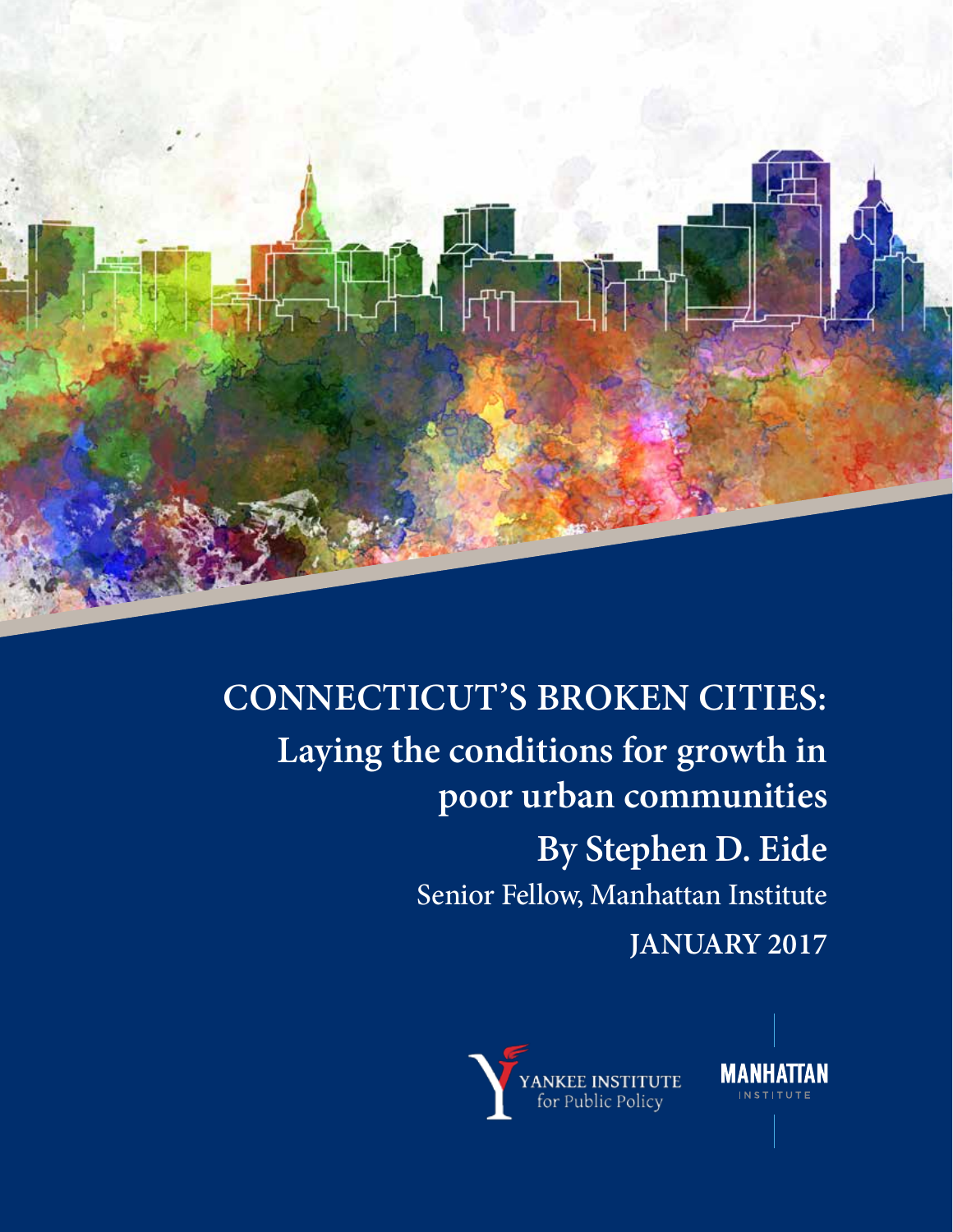

#### *Letter from the Yankee Institute*

*For too long, some of Connecticut's largest cities have languished. Not only do their residents suffer from high rates of poverty and crime, the cities have also endured periods of serious fiscal insecurity. Everyone in Connecticut has an interest in seeing our urban areas revitalized, but the reasons for the cities' struggles – and therefore the solutions to them – are under dispute. Although many attribute urban challenges to insufficient tax revenues, this report demonstrates that there are significant problems with how city leaders have chosen to spend taxpayer dollars – particularly when it comes to employee retirement benefits.* 

*This report – produced in partnership with Manhattan Institute for Policy Research – is especially timely given that the city of Hartford will likely face bankruptcy unless the state intervenes in the coming months. That is why the solutions offered here by author Stephen Eide are so important: If state lawmakers treat Hartford's problems as though they merely stem from a*  lack of revenue, the city will continue to struggle to achieve *long-term fiscal health. But if the issues identified in this report are acknowledged and addressed responsibly by both local and state leaders -- for example, by reforming binding arbitration laws - it will help every Connecticut municipality achieve greater fiscal stability.*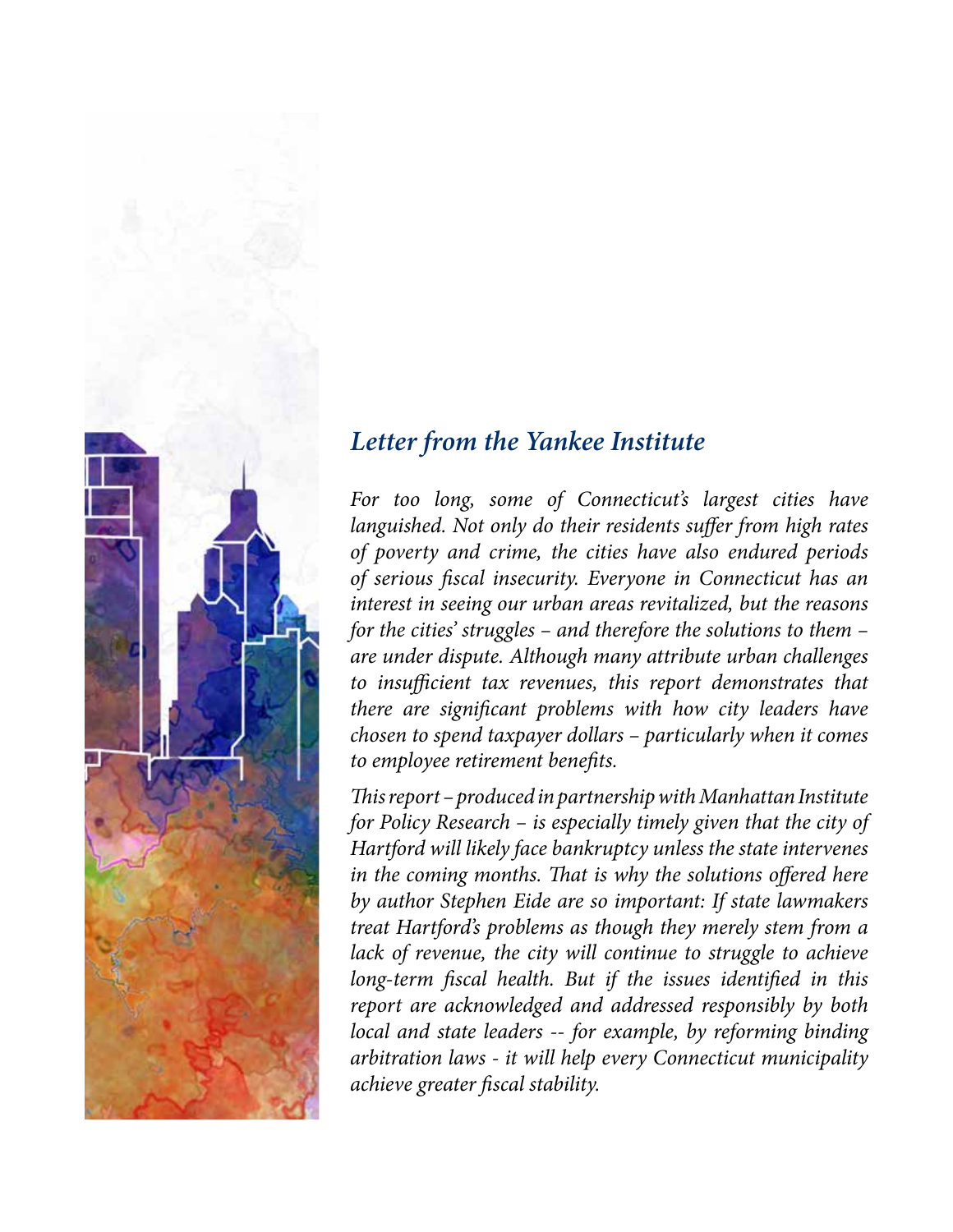### **I. Executive Summary**

Connecticut's major poor cities now face significant fiscal challenges. The budgets of Bridgeport, Hartford, New Haven, and Waterbury are weaker than they were prior to the 2008-9 recession. To varying degrees, retirement benefit costs have escalated, reserves have been depleted and services slashed. Employee headcounts are down even while tax rates are on the rise. Taxpayers are paying more but getting less, and some cities are nearing insolvency.

This report will analyze these four cities' fiscal conditions and consider what the most appropriate solutions should be.

#### **Findings include:**

- Connecticut's four major poor cities owe about \$4.8 billion in retirement-benefit related obligations, according to official estimates. Costs associated with servicing these obligations are rising more rapidly than revenues, creating a "crowd out" effect in budgets. Had Hartford's and New Haven's pension costs risen at the same rate as property tax revenues over the decade prior, they would have had about \$36.8 million in additional revenues to devote to basic municipal services in FY15.
- All four spend heavily on health insurance for retired workers, a benefit that has been almost completely phased out in private industry. The four cities' annual expense on retiree medical is \$120 million and the unfunded liability is \$2.7 billion.
- Along with retirement benefit costs, these cities' fiscal flexibility is currently restricted for four additional reasons. First, all four now employ fewer workers than before the last recession. Declining headcounts raise questions about service quality levels and the practicality of further spending reductions. It is much easier to eliminate positions than to reduce salaries and/or benefits.
- Second, their mill rates rank among the highest in the state, and have been rising in recent years.
- Third, all four have reduced their reserves and/ or increased their bonded debt burden over the last decade.
- Fourth, poverty is highly concentrated in these cities. Since 1970, generally their populations have declined and the number of people living in poverty has risen. The impoverished, weak character of their local economies means both that they have limited ability to absorb tax increases and are unlikely to grow their way out of their debt struggles.
- Though all four cities are fiscally weak, Hartford stands out for its high mill and poverty rates, and its escalating deficits.

#### **Recommendations are as follows:**

- State government is almost certainly going to have to get involved in the case of Hartford. In the near term, Bridgeport, Waterbury and New Haven will not need extraordinary assistance in the way that Hartford will. All these cities have problems, but only Hartford is in a state of crisis.
- The persistent weakness of the urban Connecticut economy means that state and local leaders should focus more directly on fiscal, rather than economic, policy. Government has far more control over employee salaries and benefits than middle class jobs and outside investment.
- Any revenue-based solution, at the state or local level, should be accompanied by spendingrelated reforms.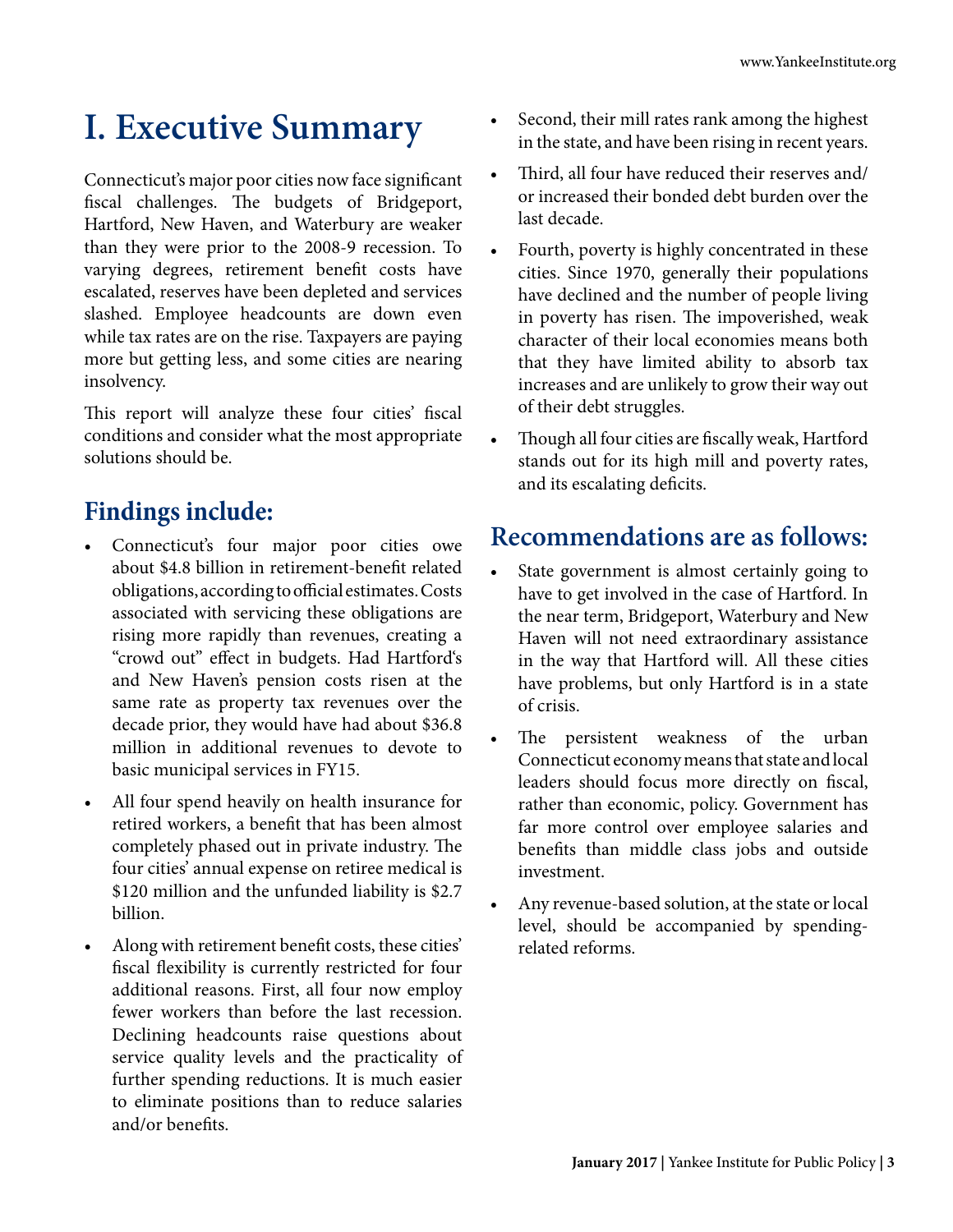# **II. Introduction**

The budget and debt struggles of Connecticut state government are now almost as notorious as those of New Jersey and Illinois. State government has finished both of the last two fiscal years in the red and, according to the most recent official projections, deficits of at least \$1.5 billion, or 8 percent of the general fund, are expected in each of the next two fiscal years.<sup>1</sup> Connecticut routinely ranks at or near the top in national surveys of states' bonded and retirement benefit debt burdens.<sup>2</sup> Connecticut is among the most productive, best-educated, and highest-income states.<sup>3</sup> But its recent low growth trends<sup>4</sup> raise questions about whether Connecticut will be able to rely on economic activity alone to resolve its current debt and deficit challenges.

The fiscal condition of Connecticut's major cities is more fragile than that of state government. Bridgeport, Hartford, New Haven and Waterbury all have poverty rates above the statewide level and lower bond ratings than state government's Aa3. As explained in recent reports by Moody's and Standard & Poor's, these cities' high reliance on state aid makes them unusually exposed to state government's budget challenges.5 The average Connecticut locality relies on the state for 22 percent of its revenues, but for Bridgeport, Hartford and

New Haven, this figure is 47 percent, on average.<sup>6</sup> All four have been included in the state Department of Economic and Community Development's list of "distressed municipalities" for over fifteen years.<sup>7</sup> In recent budget cycles, they have had to rely on various "one-time" maneuvers, such as tapping into their reserves, to bring revenues in line with expenditures.

To an even greater degree than the state, Connecticut's major cities are desperate for growth. But after decades of economic development attempts by local officials, more outside investment and middle-class jobs remain elusive. Accordingly, more radical proposals, such as regionalization, state oversight, and bankruptcy are now under discussion in both the state capital and city halls. Both Bridgeport and Waterbury were placed under state oversight within the past thirty years and the former narrowly avoided bankruptcy.

These four cities are home to roughly 500,000 residents, or 14 percent of the state's population. They educate over 15 percent of Connecticut's public school children.8 The fiscal challenges of these localities deserve the attention of state lawmakers. However, what the state should do, or can do, given its own fiscal situation, are complicated questions.

### **III. Budget I (Pensions, OPEB, Taxes, Government Employment)**

Pension costs are widely understood to be a leading cause of Connecticut state government's struggles.<sup>9</sup> They are also a problem for its major urban centers.

<sup>1</sup> Keith M. Phaneuf, "In gloomiest forecast yet, deficit in next budget creeps up to \$1.5B," CT Mirror, November 18, 2016.

<sup>2 &</sup>quot;Financial State of the States 2015," Truth in Accounting, September 19, 2016; Alicia H. Munnell and Jean-Pierre Aubry, "The Funding of State and Local Pensions: 2015-2020," Center for Retirement Research at Boston College, June 2016, Appendix.

<sup>3 &</sup>quot;Connecticut Economic Competitiveness Diagnostic Summary Results Presentation to Commission for Economic Competitiveness," April 8, 2016, McKinsey Associates for the Business Council of Fairfield County Foundation, p. 29; Connecticut at Risk: Will the State Navigate to Prosperity?," Connecticut Center for Economic Activity, April 2013, p. 18ff; *Connecticut Coalition for Justice in Education Funding v. Rell,* Superior Court, Judicial District of Hartford, September 7, 2016, "Appendix One: Fact Findings," "1. Positive findings about Connecticut Schools," p. 1ff.

<sup>4</sup> Peter E. Gunther, Fred Carstensen, William E. Waite, "Flat Lining: Connecticut's Disappearing Economic Growth," Connecticut Center of Economic Analysis, The Connecticut Economic Outlook June 2015.

<sup>5 &</sup>quot;Connecticut Budgetary Pressures and Dim Economic Growth Dampen Local Government Credit," Standard & Poor's, October 20, 2016; "Property Taxes Insulate Most Connecticut Municipalities From State Fiscal Issues," Moody's Investors Service, May 19, 2016.

<sup>6 &</sup>quot;Property Taxes Insulate Most Connecticut Municipalities From State Fiscal Issues," p. 1. 34 percent of Waterbury's revenue comes from the state ("Mayor's Proposed Budget for the Fiscal Year End June 30, 2017, Budget 2016-17, Submitted on March 31, 2016," Office of Waterbury Mayor Neil M. O'Leary, p. 12).

<sup>7</sup> Source: http://www.ct.gov/ecd/cwp/view.asp?a=1105&q=251248.

<sup>8 &</sup>quot;Large Cities: Disproportionate Burden," Connecticut Conference of Municipalities, 2016, p. 16.

<sup>9 &</sup>quot;Governor Dannel P. Malloy 2016 State of the State Address," Office of Dannel P. Malloy, February 3, 2016, p. 2-3; "Fiscal Accountability Report FY17 – FY20," Connecticut General Assembly Office of Fiscal Analysis, November 15, 2016, p. 1.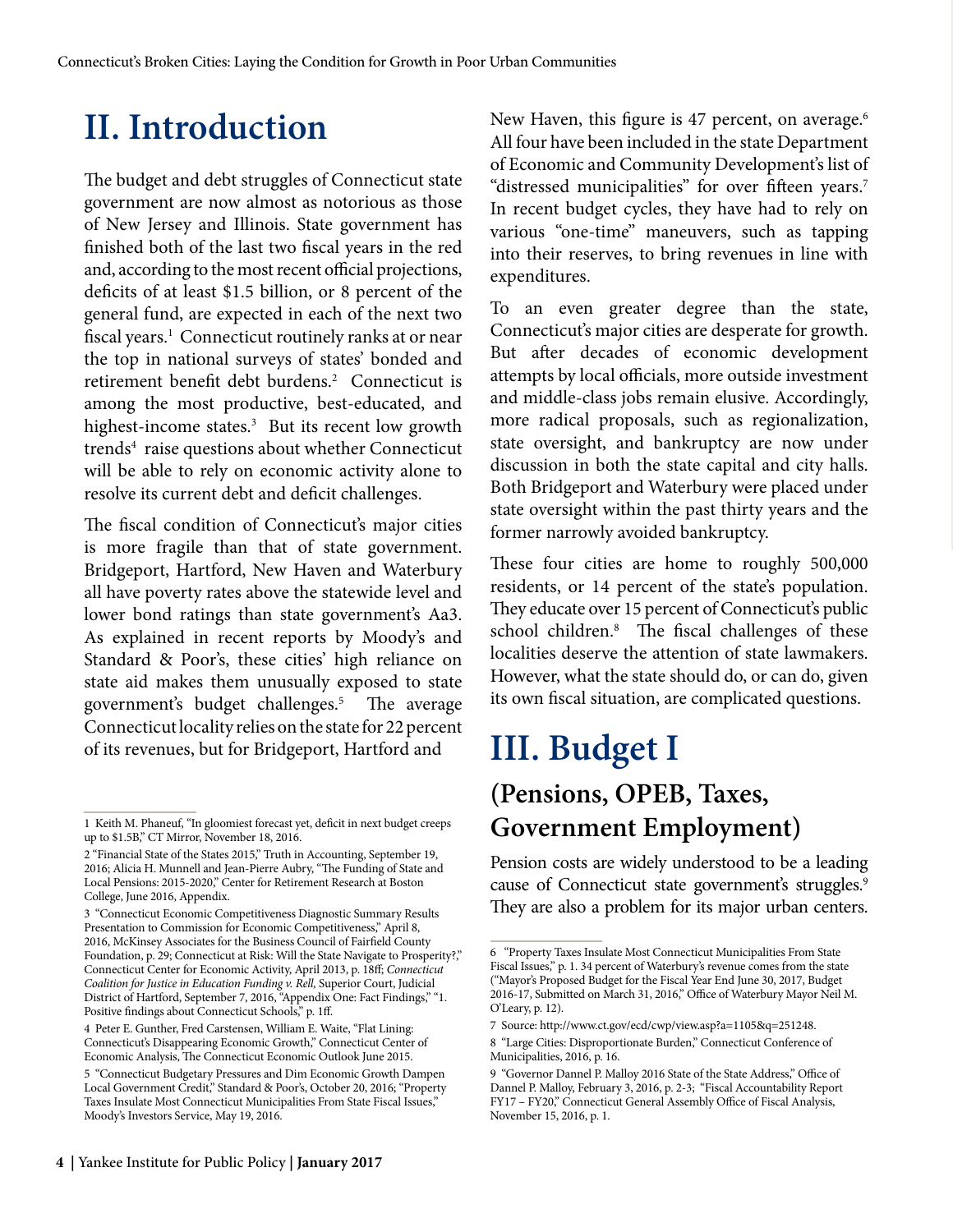| Figure 1: Pension System Conditions among Connecticut's Major Poor Cities, FY15 |                                                                 |                                 |                                                     |                                              |                                                                     |                                          |              |
|---------------------------------------------------------------------------------|-----------------------------------------------------------------|---------------------------------|-----------------------------------------------------|----------------------------------------------|---------------------------------------------------------------------|------------------------------------------|--------------|
|                                                                                 | Hartford<br>Municipal<br><b>Employees</b><br>Retirement<br>Fund | New Haven<br>Police and<br>Fire | <b>New</b><br><b>Haven City</b><br><b>Employees</b> | City of<br>Waterbury<br>Retirement<br>System | Bridgeport<br>Municipal<br><b>Employees</b><br>Retirement<br>System | <b>Bridgeport</b><br><b>Closed Plans</b> | <b>Total</b> |
| <b>Funded Ratio</b>                                                             | 77.0%                                                           | 47.0%                           | 36.3%                                               | 68.7%                                        | N/A                                                                 | 38.60%                                   |              |
| <b>Discount Rate</b>                                                            | 7.75%                                                           | 8.00%                           | 8.00%                                               | 8.20%                                        | 8.00%                                                               | 3.8%-7%                                  |              |
| Net Pension Liability                                                           | \$310,401                                                       | \$364,665                       | \$286,388                                           | \$188,952                                    | \$63,021                                                            | \$313,653                                | \$1,527,081  |
| <b>Outstanding Pension</b><br><b>Obligation Bonds</b>                           | N/A                                                             | N/A                             | N/A                                                 | \$272,645                                    | N/A                                                                 | \$264,870                                | \$537,515    |
| <b>Active Employees</b>                                                         | 2,319                                                           | 634                             | 910                                                 | 1,693                                        | 2,180                                                               | 0                                        |              |
| Retirees and<br><b>Beneficiaries</b>                                            | 3,092                                                           | 1,282                           | 1,144                                               | 2,341                                        | 1,794                                                               | 974                                      |              |
| <b>Inflows</b> (Employer<br>and Employee<br>Contributions)                      | \$56,234                                                        | \$33,133                        | \$22,161                                            | \$22,950                                     | N/A                                                                 | \$12,326                                 |              |
| <b>Outflows</b> (Benefit<br>Payments)                                           | \$98,654                                                        | \$49,651                        | \$29,565                                            | \$48,892                                     |                                                                     | \$40,711                                 |              |
| % Risky Assets                                                                  | 70.0%                                                           | 76.5%                           | 84.0%                                               | 73.0%                                        | 62.0%                                                               | 73.7%                                    |              |
| Source: CAFRs, State MERS report; figures are in thousands                      |                                                                 |                                 |                                                     |                                              |                                                                     |                                          |              |

**Figure 1** sketches out the basic features of the pension systems of Hartford, New Haven, Bridgeport and Waterbury.<sup>10</sup> All have promised far more in benefits than they have on hand (New Haven's funded ratios are extremely low); all have systems with fewer active members than retirees; and all are paying out more in benefits than they are taking in in contributions. Including the pension obligation bonds that Bridgeport and Waterbury issued to backfill their liabilities, these four cities are currently saddled with more than \$2 billion in pension obligations.

Pension costs have been rising much more rapidly than revenues. **Figure 211** illustrates that, if Hartford and New Haven had seen pension costs rise at the same rate as property tax revenues, they would have

| New Haven, F100-15                                                                                |                             |                  |                             |                  |  |  |
|---------------------------------------------------------------------------------------------------|-----------------------------|------------------|-----------------------------|------------------|--|--|
|                                                                                                   | Hartford                    |                  | <b>New Haven</b>            |                  |  |  |
|                                                                                                   | Property<br>tax<br>Revenues | Pension<br>Costs | Property<br>tax<br>Revenues | Pension<br>Costs |  |  |
| <b>FY06</b>                                                                                       | \$208,241                   | \$13,913         | \$171,147                   | \$22,125         |  |  |
| <b>FY15</b>                                                                                       | \$260,640                   | \$43,708         | \$249,969                   | \$42,853         |  |  |
| % Change                                                                                          | 25.2%                       | 214.2%           | 46.1%                       | 93.7%            |  |  |
| FY15 pension cost, if<br>pension costs had risen<br>at the same rate as<br>property tax revenues? |                             | \$17,414         |                             | \$32,315         |  |  |
|                                                                                                   | <b>Difference</b>           | \$26,294         |                             | \$10,538         |  |  |
| Source: CAFRs and author calculations: figures are in thousands                                   |                             |                  |                             |                  |  |  |

#### **Figure 2: "Crowd Out" Effect in Hartford and New Haven, FY06-15**

<sup>10</sup> Note on **Figure 1**: Bridgeport is still responsible for maintaining four "closed" systems (Public Safety Plan A Investment and Pension Trust [Plan A], Police Retirement Plan B, Firefighters' Retirement Plan B, and Janitors' and Engineers' Retirement Plan) in which no active employees are enrolled. All active Bridgeport workers' pension benefits are managed through the statewide Municipal Employees' Retirement System. The figures for "Risky Assets" are derived from an author calculation based on how much of each system's investment portfolio is allocated to equities, real estate and alternative investments. The figures for the systems' "funded ratio" and "net pension liability" are a direct function of their "discount rate." Many finance experts believe that public pension systems' discount rates are overly optimistic, thus concealing the true extent of systems' underfunding. The City of Waterbury Retirement System's 8.2 percent, in particular, is well above industry standard for public plans. However, in **Figure 1**, no attempt has been made to recalculate systems' liabilities based on a more conservative discount rate.

<sup>11</sup> Bridgeport and Waterbury were left out of the "crowd out" calculation in **Figure 2** because much of their annual pension expense is associated with debt service on large pension obligation bond issuances (\$300 million in 2000 in the case of Bridgeport, \$313 million in 2009 in the case of Waterbury). Unlike an actuarially-recommended annual pension contribution by an employer sponsor, debt service on a pension obligation bond does not fluctuate based on market gains and losses.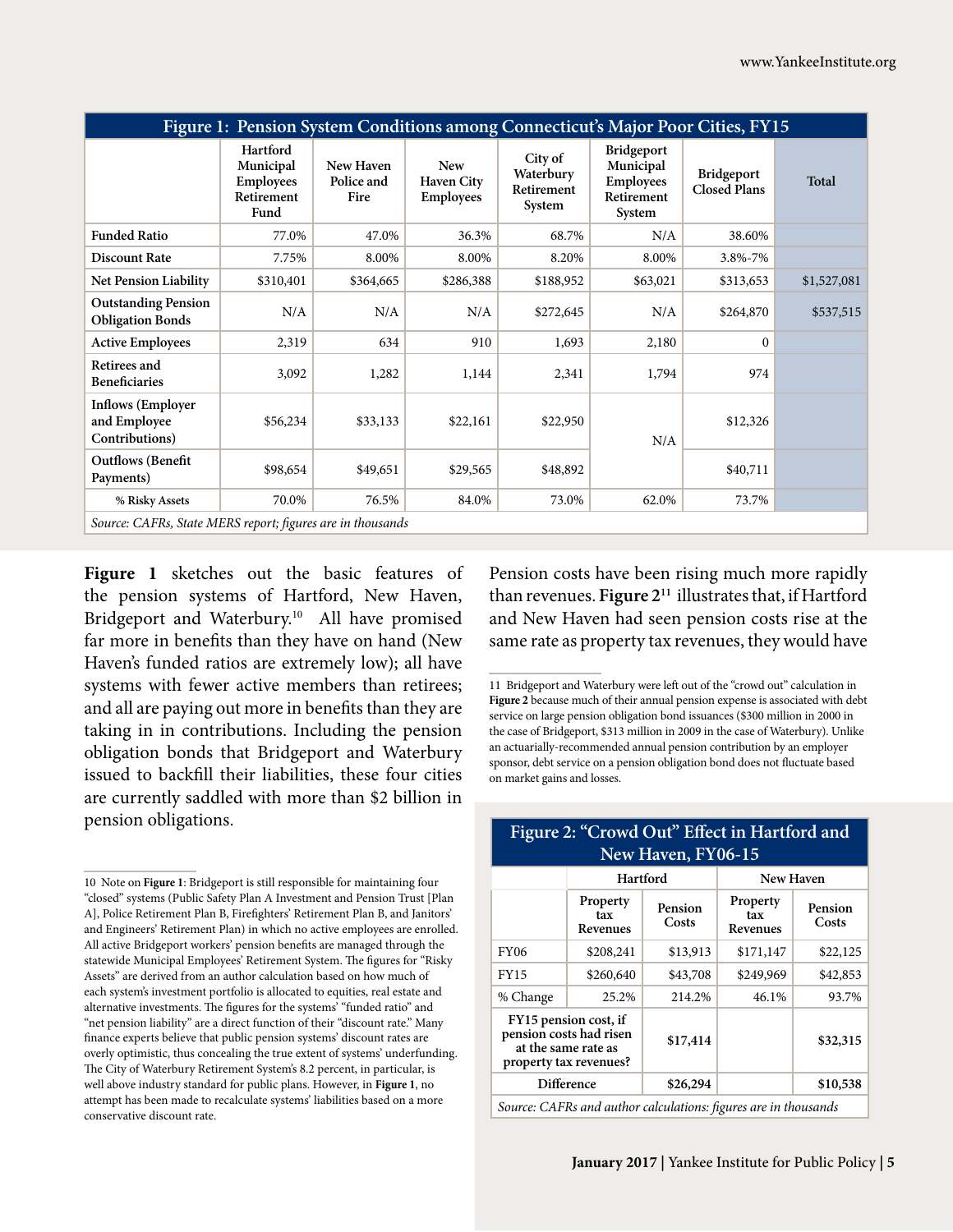| Figure 3: OPEB Debt and Annual Costs, FY15, Connecticut's Major Poor Cities |                                                                 |           |           |             |             |  |  |
|-----------------------------------------------------------------------------|-----------------------------------------------------------------|-----------|-----------|-------------|-------------|--|--|
|                                                                             | Hartford<br>Westbury<br>Total<br>New Haven<br><b>Bridgeport</b> |           |           |             |             |  |  |
| <b>OPEB</b> expense                                                         | \$12,995                                                        | \$28,708  | \$44,706  | \$33,345    | \$119,755   |  |  |
| <b>OPEB Unfunded Liability</b>                                              | \$276,059                                                       | \$440,751 | \$987,693 | \$1,003,337 | \$2,707,841 |  |  |
| Source: CAFRs; figures are in thousands                                     |                                                                 |           |           |             |             |  |  |

had an additional \$26.3 million and \$10.5 million in revenues, respectively, to spend on municipal operations in FY15.12

Pension costs were an important factor in state government's decision to take over Waterbury's finances in the early 2000s. The Waterbury Retirement System at that time had a funded ratio in the single digits. Retirement benefit burdens have been at issue in most of the recent municipal bankruptcies across the nation: Stockton, Vallejo and San Bernardino in California; Detroit, Michigan; and Central Falls, Rhode Island. Like these five cities, Waterbury, Hartford, New Haven and Bridgeport are poor cities that still provide their workers with a defined benefit pension, a form of compensation that has been gradually phased out of the private sector.<sup>13</sup> However weak the local budget and tax base may become, and however much a given pension fund may see its investments underperform, a defined benefit plan's employer sponsor, which in the public context ultimately means the taxpayer, must guarantee that pension promises are honored throughout employees' retirement years.

Over the near term, Connecticut cities' pension costs are likely to continue to increase for two reasons: their systems are underfunded and they allocate 60- 80 percent of their pension funds to "risky" assets: equities, real estate, and alternative investments

**(Figure 1)**. In order to keep pace with existing amortization schedules, and avoid minimizing how much they must ask from taxpayers to keep benefits generous, government pension funds project an annual rate of investment return of 7.5-8 percent a year for the portfolio as a whole, and about 10 percent for equities. Though the past two years have been times of growth for the economy, investment markets have underperformed. The average public pension returned 1.07 percent in FY16 and 3.43 percent in FY15.14 Thus, costs are rising. In future years, many investment experts project annual equity returns within the 3-7 percent range.<sup>15</sup>

**Figure 3** shows liability and cost figures related to retiree medical insurance, a benefit offered by all four governments. Collective spending on "OPEB"—"other post-employment benefits" reached \$120 million in FY15 and these cities' unfunded liabilities were, in sum, estimated at \$2.7 billion. In the current fiscal year, Waterbury is paying more for health benefits for retired workers (\$41.6 million) than for current workers (\$38.4 million).16 Like defined benefit pensions, retiree health insurance has been gradually phased out of the private sector while remaining common among state and local governments. According to federal data, fewer than 10 percent of private firms in Connecticut that provide health insurance offer it to their retired workers.<sup>17</sup>

United States, 2015."

that offer health insurance by health insurance offers to retirees by State:

<sup>12</sup> Unless otherwise noted, all data in this report are drawn from comprehensive annual financial reports (CAFRs), the most recent of which, in the case of all four cities, is for FY15. Though CAFR data always have a significant lag (fiscal year 2017 is currently underway), they have the advantages of being audited and standardized across localities.

<sup>13</sup> According to the Bureau of Labor Statistics, 85 percent of state and local government workers have access to a defined benefit pension, compared with only 18 percent of workers in private industry. "National Compensation Survey: Employee Benefits in the United States, March 2016," US Department of Labor, September 2016.

<sup>14</sup> Source: Wilshire Trust Universe Comparison Service.

<sup>15 &</sup>quot;The Funding of State and Local Pensions: 2015-2020," Table 3. 16 "Mayor's Proposed Budget for the Fiscal Year End June 30, 2017, Budget 2016-17,

Submitted on March 31, 2016," Office of Waterbury Mayor Neil M. O'Leary, p. 25. 17 Agency for Healthcare Research and Quality, Center for Financing, Access and Cost Trends, 2015 Medical Expenditure Panel Survey-Insurance Component, Table II.A.2.h(2015), "Percent of private-sector establishments

**<sup>6 |</sup>** Yankee Institute for Public Policy **| January 2017**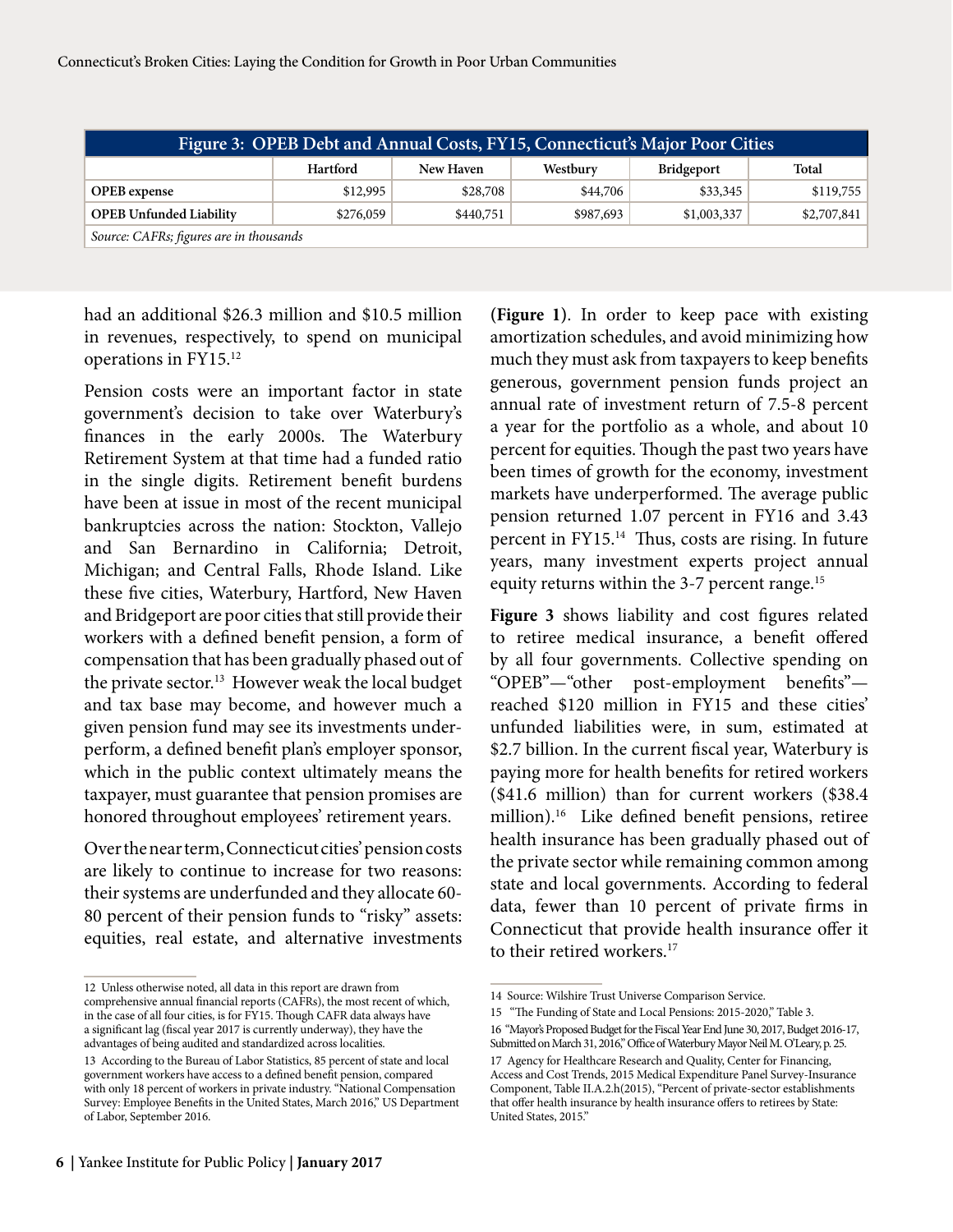All four cities have struggled with deficits in recent years. Even if Hartford Mayor Luke Bronin is able to win the \$15.5 million in concessions he is seeking from city unions during the current fiscal year, Hartford still faces a structural deficit of \$30 million in FY18, projected to rise to about \$80 million by FY22.18 New Haven ended two recent years in deficit.19 Bridgeport faced a \$20 million deficit for the current fiscal year.<sup>20</sup> Waterbury's FY17 deficit was \$25.7 million, or over 6 percent of projected revenues. Waterbury's retirement benefit-related costs amounted to \$83.7 million in FY17, or more than three times the city's deficit. That is, instead of a \$25.7 million deficit, Waterbury would have had an almost \$60 million surplus were it not burdened by retirement benefit debt costs.<sup>21</sup>

Using official estimates, when the liability and debt numbers from **Figures 1 and 3** are combined, and figures for Waterbury and Bridgeport's pension obligation bond issuances are included, Connecticut's four major poor cities owe about \$4.8 billion in retirement benefit-related debt and obligations (\$1.5 billion in pension underfunding, \$540 million in outstanding pension obligation bonds, and \$2.7 billion in OPEB underfunding).

To keep pace with rising fixed costs, cities have the choice of reducing services or raising taxes. Connecticut's poor cities have been doing both. Because, unlike Massachusetts and California, there is no property tax cap in Connecticut, nor is there a local income or sales tax, setting the mill rate is the most important revenue power city officials can exercise. Property taxes provide close to 60 percent of local government general revenues in Connecticut.<sup>22</sup> **Figure 4** shows that three out of the four cities have higher mill rates than they

| $\mathbf{r}$<br>Recent Billi Rute Hendo, Connecticuto<br><b>Major Poor Cities, FY06-17</b> |                                                         |                     |           |                   |  |  |
|--------------------------------------------------------------------------------------------|---------------------------------------------------------|---------------------|-----------|-------------------|--|--|
|                                                                                            | Hartford                                                | <b>New</b><br>Haven | Waterbury | <b>Bridgeport</b> |  |  |
| <b>FY06</b>                                                                                | 60.82                                                   | 42.53               | 53.96     | 40.32             |  |  |
| <b>FY07</b>                                                                                | 64.82                                                   | 44.85               | 55.49     | 42.28             |  |  |
| <b>FY08</b>                                                                                | 63.39                                                   | 42.21               | 55.49     | 41.28             |  |  |
| <b>FY09</b>                                                                                | 68.34                                                   | 42.21               | 39.92     | 38.74             |  |  |
| <b>FY10</b>                                                                                | 72.79                                                   | 42.21               | 39.92     | 39.64             |  |  |
| FY11                                                                                       | 72.79                                                   | 43.90               | 41.82     | 39.64             |  |  |
| <b>FY12</b>                                                                                | 71.79                                                   | 43.90               | 41.82     | 41.11             |  |  |
| <b>FY13</b>                                                                                | 74.29                                                   | 38.88               | 41.82     | 41.86             |  |  |
| <b>FY14</b>                                                                                | 74.29                                                   | 40.80               | 56.98     | 42.20             |  |  |
| <b>FY15</b>                                                                                | 74.29                                                   | 41.55               | 58.22     | 42.20             |  |  |
| <b>FY16</b>                                                                                | 74.29                                                   | 41.55               | 58.22     | 42.20             |  |  |
| <b>FY17</b>                                                                                | 74.29                                                   | 41.55               | 60.21     | 54.37             |  |  |
|                                                                                            | Source: CAFRs and state Office of Policy and Management |                     |           |                   |  |  |

**Figure 4: Recent Mill Rate Trends, Connecticut's** 

did in FY06 and that New Haven, the fourth, has raised its mill rate over the course of FY13-15.23 State Office of Policy and Management data show that, in FY17, Hartford, Waterbury and Bridgeport ranked 1, 2, and 3, respectively, in mill rates among Connecticut municipalities.24 Waterbury's mill rate would be 40 percent lower—36.3 as opposed to the current 60.21—if not for its retirement benefit liability costs.<sup>25</sup>

**Figure 5** shows recent trends in government employment. Connecticut relies on its local governments to provide police, fire, public works, library and elementary and secondary educational services to residents, all of which are funded at least in part by local revenues. Though these four cities account for only 14 percent of the population,

<sup>18 &</sup>quot;City of Hartford, FY2017 Adopted Budget," Office of Hartford Mayor Luke Bronin, July 1, 2016, p. 4-3.

<sup>19 &</sup>quot;Adopted Budget Fiscal Year 2016/2017 Approved by the Board of Alders June 6, 2016," Office of New Haven Mayor Toni N. Harp, p. 8-7 to 8-8.

<sup>20 &</sup>quot;FY2016-2017 Adopted General Fund Budget City of Bridgeport, Connecticut, Mayor's Adopted Budget for Fiscal Year July 1, 2016 to June 30,

<sup>2017,&</sup>quot; Office of Bridgeport Mayor Joseph P. Ganin, p. 9. 21 "Mayor's Proposed Budget for the Fiscal Year End June 30, 2017, Budget

<sup>2016-17,</sup> Submitted on March 31, 2016," p. 3 and 25.

<sup>22</sup> Source: author calculation based on Census of Government Finance data.

<sup>23</sup> Waterbury did revaluations in 2007 and 2012, Hartford in 2006, Bridgeport in 2015 (not complete by the FY15 CAFR) and New Haven in 2011.

<sup>24</sup> Source: http://www.ct.gov/opm/cwp/view.asp?Q=385976

<sup>25 &</sup>quot;Mayor's Proposed Budget for the Fiscal Year End June 30, 2017, Budget 2016-17, Submitted on March 31, 2016," p. 19 and 25.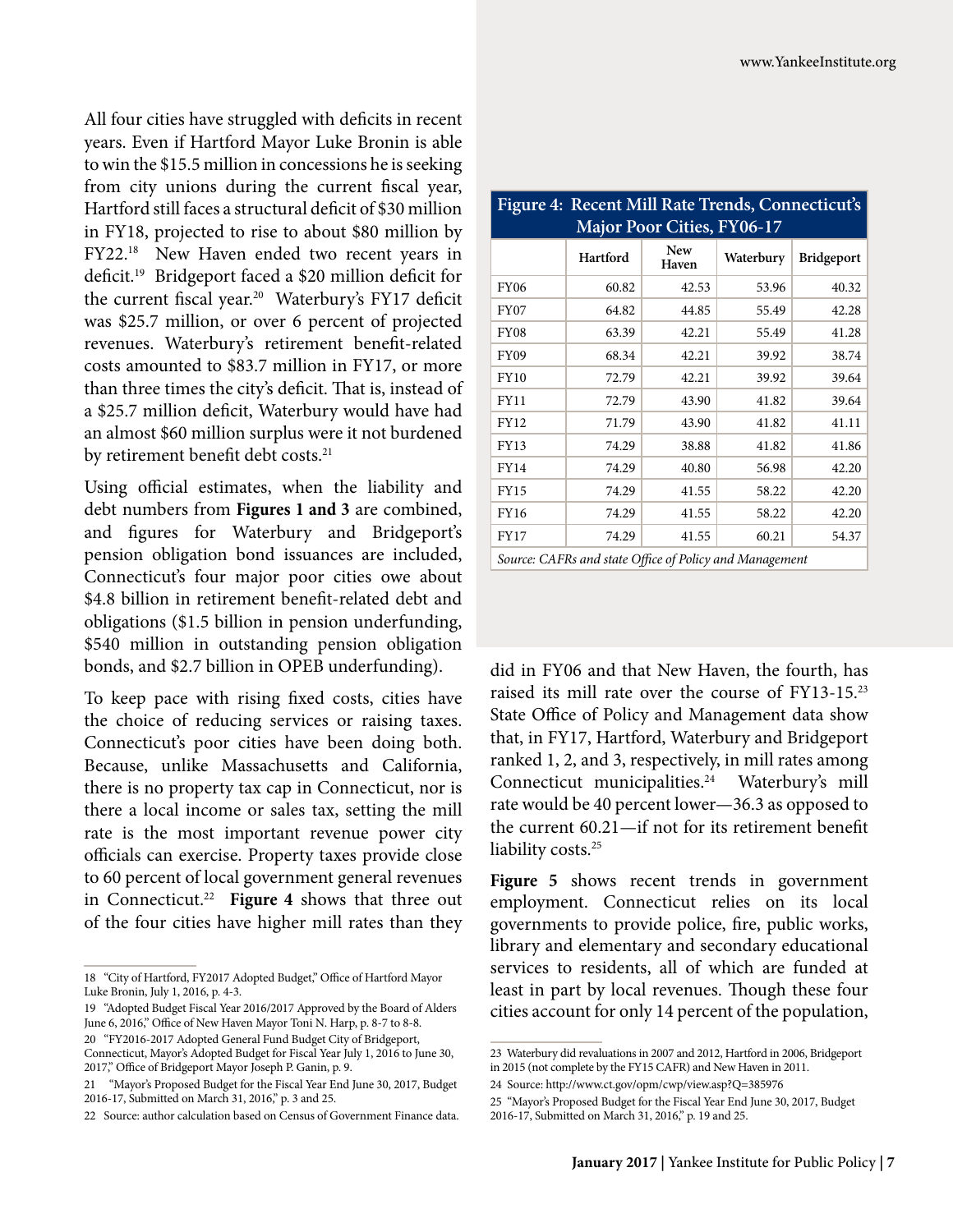| Figure 5: Change in Workforce, FY06-15, |                                        |              |           |            |  |  |  |
|-----------------------------------------|----------------------------------------|--------------|-----------|------------|--|--|--|
|                                         | <b>Connecticut's Major Poor Cities</b> |              |           |            |  |  |  |
|                                         | Hartford                               | New<br>Haven | Waterbury | Bridgeport |  |  |  |
| <b>FY06</b>                             | 5,289                                  | 6,686        | 3,795     | 1,476      |  |  |  |
| <b>FY07</b>                             | 5,217                                  | 6,905        | 3,771     | 1,528      |  |  |  |
| <b>FY08</b>                             | 5,178                                  | 6,827        | 3,789     | 1,530      |  |  |  |
| FY09                                    | 4,598                                  | 4,045        | 3,811     | 1,467      |  |  |  |
| <b>FY10</b>                             | 4,481                                  | 3,964        | 3,826     | 1,354      |  |  |  |
| <b>FY11</b>                             | 4,568                                  | 3,961        | 3,669     | 1,336      |  |  |  |
| <b>FY12</b>                             | 4,650                                  | 3,888        | 3,660     | 1,342      |  |  |  |
| FY13                                    | 4,763                                  | 3,978        | 3,692     | 1,305      |  |  |  |
| FY14                                    | 4,987                                  | 4,081        | 3,776     | 1,297      |  |  |  |
| <b>FY15</b>                             | 4,930                                  | 3,968        | 3,745     | 1,337      |  |  |  |
| % Change,<br>FY06-15                    | $-6.8\%$                               | $-40.7\%$    | $-1.3%$   | $-9.4\%$   |  |  |  |
| Source: CAFRs                           |                                        |              |           |            |  |  |  |

| Figure 6: Trends in Reserves and Bonded Debt, |
|-----------------------------------------------|
| Connecticut's Major Poor Cities, FY06-15      |

|                   | Fund<br>Balance,<br><b>FY15</b> | Change<br>in Fund<br><b>Balance</b> .<br>FY06-15 | Debt Per<br>Capita,<br><b>FY15</b> | % Change<br>in Debt<br>Per Capita,<br>FY06-15 |
|-------------------|---------------------------------|--------------------------------------------------|------------------------------------|-----------------------------------------------|
| Hartford          | \$21,926                        | $-34.0\%$                                        | \$4,653                            | 77.9%                                         |
| New<br>Haven      | \$1,726                         | $-86.7\%$                                        | \$4,017                            | 1.6%                                          |
| Waterbury         | \$22,635                        | 16.1%                                            | \$4,336                            | 135.3%                                        |
| <b>Bridgeport</b> | \$13,713                        | $-52.4%$                                         | \$4,423                            | $-20.0\%$                                     |



they account for over half the state's murders and robberies.26 These four cities' educational performance measures trail state averages.<sup>27</sup>

Robust staffing levels alone do not ensure a competent municipal government. But it takes an extremely talented manager to reduce crime and improve test scores while also slashing the budget. Moreover, many of the ways in which the public defines service quality, such as low class sizes and rapid response times, require a sufficient government workforce. The public simply will not tolerate staffing levels below a certain point, so the more a workforce is reduced, the closer a city approaches an effective condition of "service delivery insolvency." Although increased spending on benefits has been a leading cause of these headcount reductions—as New Haven's headcount has declined by 40 percent **(Figure 5)**, its spending on retirement and medical benefits has increased by 45 percent on an inflationadjusted basis<sup>28</sup> —reducing staff is much easier than cutting compensation.

# **IV. Budget II**

#### **(Debt, Reserves, and Bond Rating)**

Most of Connecticut's major cities have all drawn down their reserves from where they were ten years ago, and most have also increased their bonded debt burdens **(Figure 6)**. In a May 2016 report, Moody's raised specific concerns about the low levels of reserves among Hartford, Bridgeport and New Haven, and their being *highly leveraged*  with debt per capita in excess of \$4,000, well above the state average of \$2,324."29 Some cities have recently faced dramatic run-ups in debt service costs. Between FY16 and FY18, Hartford's debt service expenses are projected to increase from \$23 million to \$45 million, and then reach \$60 million

<sup>26 &</sup>quot;Large Cities: Disproportionate Burden," p. 24

<sup>27 &</sup>quot;Large Cities: Disproportionate Burden," pp. 16-20.

<sup>28 &</sup>quot;Adopted Budget Fiscal Year 2016/2017 Approved by the Board of Alders June 6, 2016," Office of New Haven Mayor Toni N. Harp, P. 8-22 and author calculation.

<sup>29</sup> Emphasis added. "Property Taxes Insulate Most Connecticut Municipalities from State Fiscal Issues," Moody's Investors Service, May 19, 2016.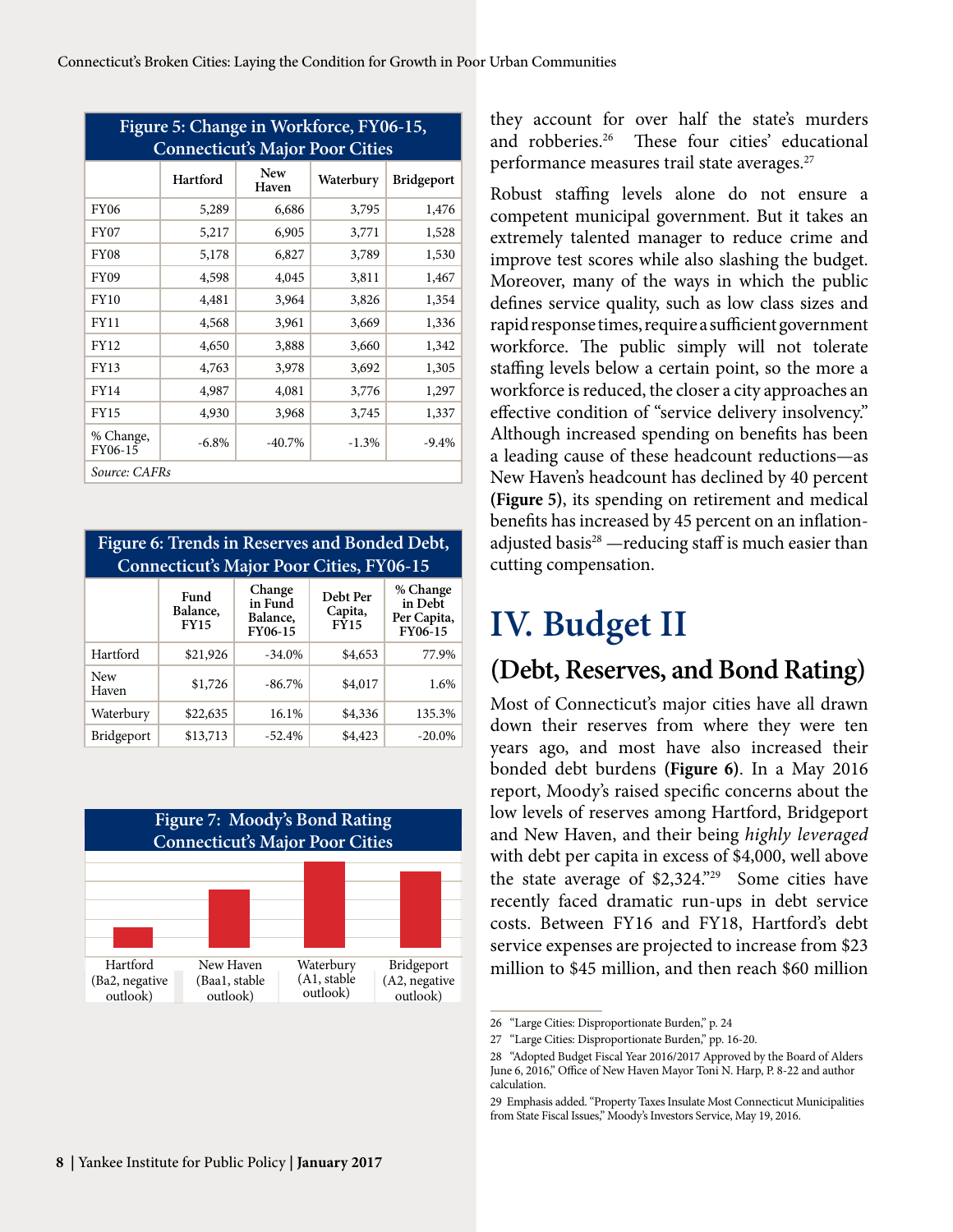in FY21.30 New Haven's debt service costs more than doubled between FY02 and FY09.<sup>31</sup>

Citing "limited operating flexibility, exacerbated by weak and declining reserves and rising costs (including debt service and pension payments) over the next several years," Moody's recently "super-downgraded" Hartford to Ba2, a junk, speculative or below-investment grade rating (the Moody's ratings scale is shown in the **Appendix**).32 Less than one percent of the local governments rated by Moody's are below-investment grade.<sup>33</sup> Hartford also has a negative outlook, connoting the likelihood of further downgrades "over the medium term."34 At Baa1, New Haven is itself only three downgrades away from junk as well.

Waterbury is the highest-ranked among all four cities. It is the only one whose reserves have increased over the past decade. Its bonded debt is up due to the issuance of \$313 million in pension obligation bonds in 2009. A recent report by Kroll Ratings judged "the financial condition of Waterbury as strong based on a history of balanced financial operations and maintenance of a stable reserve position in the General Fund."35 Waterbury has an extremely checkered financial history and uncertain future, as is the case with all poor old industrial cities. But its ability to maintain at least a modicum of fiscal stability should serve as a model for Hartford and other localities now faced with unsustainable deficits.

Relying on reserves to balance a city budget is, in the words of the state Municipal Financial Advisory Commission, a "stop-gap" maneuver. In a recent letter to Hartford Mayor Luke Bronin, the agency

warned that the city will only achieve fiscal stability when it ceases its practice of "budgets adopted based upon stop-gap solutions."36 In Mayor Bronin's own estimation, "70% to 100%" of Hartford's recent deficit-mitigation efforts have depended on "onetime fixes."<sup>37</sup> Notable examples, aside from tapping into reserves, include funding retirement benefit obligations by transferring a city park to its pension fund, and selling the Church Street Garage and devoting the proceeds to the city's General Fund.<sup>38</sup>

# **V. Poverty**

Over recent decades, Hartford, Bridgeport, New Haven and Waterbury officials' attempts at economic development have been unrelenting. Their efforts are documented in the introductory section of every comprehensive annual financial report, and numerous revitalization plan documents stored in local libraries. However, they have only met with modest success.

In America, poor, former industrial urban areas overwhelmingly tend to stay poor.<sup>39</sup> Three out of four of Connecticut's major cities, over recent decades, have seen their populations decline (Waterbury's increased slightly) and all four have seen their poor populations rise, producing greater concentrations of poverty **(Figure 8)**. At present, 36.3 percent of the state's poor residents live in one of these four cities.40 Virtually all public schoolchildren in Bridgeport and Hartford qualify for free or reduced price lunch.<sup>41</sup> Most of Connecticut's homeless population is concentrated in these four cities.42

<sup>30 &</sup>quot;Letter to the Honorable Luke Bronin," Municipal Finance Advisory Commission, October 31, 2016.

<sup>31 &</sup>quot;Adopted Budget Fiscal Year 2016/2017 Approved by the Board of Alders June 6, 2016," Office of New Haven Mayor Toni N. Harp, p 8-22.

<sup>32 &</sup>quot;Update - Moody's Downgrades Hartford, CT's GOs to Ba2 from Baa1; Outlook Remains Negative," Moody's Investor's Service, October 7, 2016. 33 "Four US municipal defaults in 2015; overall credit quality stabilizing at lower levels but pension risk looms," Moody's Investors Service, May 31 2016. 34 "Rating Symbols and Definitions," Moody's Investors Service, December 2016

<sup>35</sup> Jenny Maloney, Gopal Narsimhamurthy, and Kate Hackett, "City of Waterbury, CT Local Government G.O. Rating Report," Kroll Bond Rating Agency, November 6, 2016, p. 5.

<sup>36 &</sup>quot;Letter to the Honorable Luke Bronin," Municipal Finance Advisory Commission, October 31, 2016.

<sup>37 &</sup>quot;Presentation: Mayor Bronin's Recommended Budget for Fiscal Year 2017," Office of Hartford Mayor Luke Bronin, p. 8.

<sup>38 &</sup>quot;City of Hartford, FY2017 Adopted Budget," p. 2-1—2-4; "Comprehensive Annual Financial Report City of Hartford Connecticut, Mayor-Council Form of Government For the Fiscal Year July 1, 2014 to June 30, 2015," Department of Finance, City of Hartford, January 28, 2016, p. 41.

<sup>39</sup> Joe Cortright and Dillon Mahmoudi, "Lost in Place: Why the persistence and spread of concentrated poverty—not gentrification—is our biggest urban challenge," City Observatory City Report, December 2014.

<sup>40</sup> Source: author calculation based on 2010-14 American Community Survey data.

<sup>41 &</sup>quot;Large Cities: Disproportionate Burden," p. 11.

<sup>42 &</sup>quot;Large Cities: Disproportionate Burden," p. 6.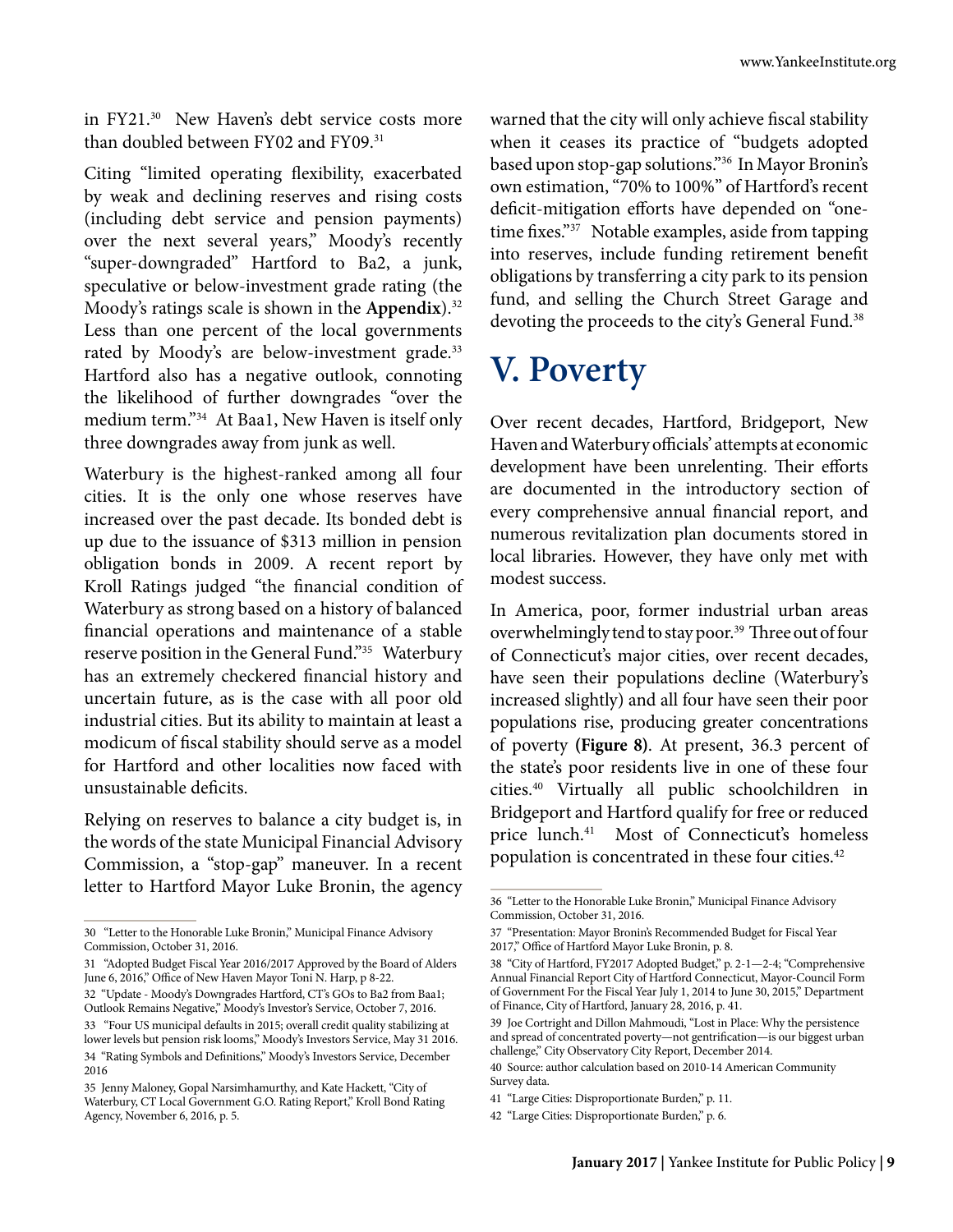| Figure 8: Change in Poor Population and total Population, Connecticut's Major Cities, 1970-2014 |                      |            |                      |            |                      |            |                      |                   |  |
|-------------------------------------------------------------------------------------------------|----------------------|------------|----------------------|------------|----------------------|------------|----------------------|-------------------|--|
|                                                                                                 | Hartford             |            | New Haven            |            |                      | Waterbury  |                      | <b>Bridgeport</b> |  |
|                                                                                                 | Number in<br>Poverty | Population | Number in<br>Poverty | Population | Number in<br>Poverty | Population | Number in<br>Poverty | Population        |  |
| 1970                                                                                            | 25,961               | 158,017    | 22,809               | 137,707    | 10,302               | 108,033    | 18,033               | 156,542           |  |
| 1980                                                                                            | 32,704               | 136,392    | 27,021               | 126,109    | 14,258               | 103,266    | 28,338               | 142,546           |  |
| 1990                                                                                            | 36,397               | 139,739    | 25,481               | 130,474    | 12,922               | 108,961    | 23,463               | 141,686           |  |
| 2000                                                                                            | 35,741               | 121,578    | 27,613               | 123,626    | 16,774               | 107,271    | 24,920               | 139,529           |  |
| 2010-14                                                                                         | 40,519               | 125,211    | 32,122               | 130,553    | 26,122               | 109,887    | 33,600               | 146,680           |  |
| % Change,<br>1970-2014                                                                          | 56.1%                | $-20.8%$   | 40.8%                | $-5.2\%$   | 153.6%               | 1.7%       | 86.3%                | $-6.3\%$          |  |
| 2010-14<br><b>Poverty Rate</b>                                                                  | 34.4%                |            | 26.4%                |            | 24.2%                |            | 23.6%                |                   |  |
| Source: Census Bureau                                                                           |                      |            |                      |            |                      |            |                      |                   |  |

At 34.4 percent, Hartford's poverty rate is 8th highest in the nation among cities with populations above 100,000.<sup>43</sup> According to the recent townlevel estimates by the state's departments of Labor and Economic and Community Development, Hartford's unemployment rate is not only the sole locality hovering close to the double-digits, but ranks last among all 169 localities in Connecticut.<sup>44</sup> In addition to increasing demands for services, poverty restricts a locality's ability to raise revenues. Further mill rate increases in Hartford, where only 23.5 percent of occupied housing units are owner-occupied,<sup>45</sup> would tempt many landlords to abandon their properties if they believed they could not raise rents to offset the increased tax burden. City government is, if anything, even warier of what the effect of mill rate increases would be on business owners, who are already bearing a disproportionate burden on account of Hartford's "split" tax system.

Whereas residential property owners are assessed at 32 percent of market value, commercial property owners' "assessment ratio" is 70 percent.<sup>46</sup>

But poor cities are by no means doomed to insolvency. Industrial decline following World War II was the experience of hundreds of urban areas across the northeast and Midwest, yet the vast majority of these cities have not gone bankrupt. Most cities with a poverty rate above the national average (15.6 percent-Connecticut's is 10.5 percent) manage each year to balance their budgets and provide basic services. Worcester (pop. 182,511, poverty rate 22 percent, Aa3 (stable outlook)) and Lowell (108,491 pop., poverty rate 19.1 percent, A1 (stable outlook)) are relatively poor, mid-sized New England cities that share with Connecticut's major poor cities a history of industrial decline and a significant reliance on the property tax. And yet they face no imminent prospect of state intervention. Syracuse, New York's poverty rate is slightly higher than Hartford's (35.1 percent v. 34.4 percent) but Moody's rates it at A1 (stable), much higher than Hartford's current Ba2 (negative).

<sup>43</sup> Source: author calculation based on 2011-14 American Community Survey data. Only Flint MI (100, 569 pop., 41.6 percent), Detroit MI (695,437 pop., 39.8 percent), Cleveland OH (392,114 pop., 35.9 percent), Gainesville FL (126,65 pop., 35.8 percent), Brownsville TX (179,834 pop., 35.7 percent), Dayton OH (141,776 pop., 35.3 percent), and Syracuse NY (144,648 pop., 35.1 percent) are poorer.

<sup>44 &</sup>quot;The Connecticut Economic Digest, Vol. 21, No. 11," Connecticut Department of Labor & the Connecticut Department of Economic and Community Development, November 2016, p. 20.

<sup>45</sup> Source: author calculation based on 2010-14 American Community Survey data.

<sup>46</sup> Source: "Hartford Tax Rate History" at http://www.hartford.gov/assessment.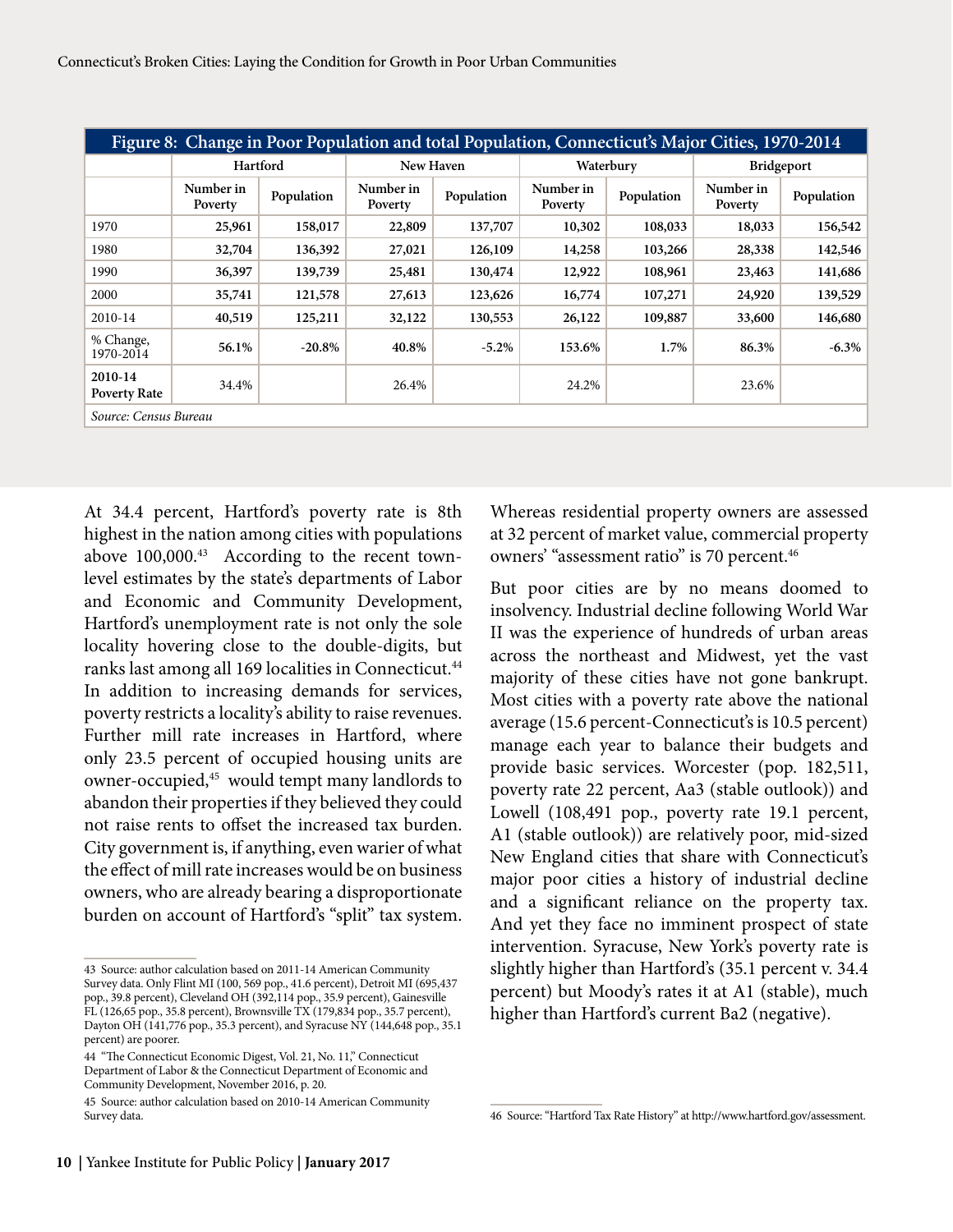# **VI. Bankruptcy**

As mentioned above, all four of Connecticut's major poor cities are officially considered "distressed" by state government. Municipal insolvency has been a recurring concern in Connecticut over the last three decades. In early 1988, Bridgeport's mayor disclosed that the city faced a budget deficit in excess of \$51 million, a significant sum even by modern standards, and appealed to the state legislature for assistance. State government authorized the city to sell \$60 million in deficit financing bonds and also guaranteed a portion of the debt. $47$  As a condition for this assistance, the Bridgeport Financial Review Board, whose 11 members were mostly appointed by the state, was imposed.<sup>48</sup>

By June of 1991, the city's fiscal crisis was still unresolved and local and state officials were unable to agree on a solution. Gov. Lowell Weicker wanted Bridgeport to raise taxes whereas Mayor Mary Moran wanted access to the remaining bond proceeds. Moran filed for bankruptcy in June 1991. State government vigorously protested the city's petition—then-attorney general Richard Blumenthal argued the case in court. Judge Alan Shiff of the U.S. Bankruptcy Court sided with the state and rejected Bridgeport's bankruptcy petition on the grounds that it was not technically insolvent, which is a requirement to become a municipal debtor under federal law.

Moran initially appealed, but she lost her bid for reelection and her successor Joseph Ganim dropped the case. Bridgeport eventually gained access to the bond proceeds. In the words of Eric Henzy, an attorney at Reid and Riege, PC and then-law clerk for the bankruptcy court, "[Bridgeport] lost the chapter 9 case, but in some sense the city won the war." Bridgeport emerged from insolvency with a more efficient city administration in place. With

the assistance of the local business community, the city enacted an extensive audit and restructuring of municipal operations. Among other changes, the number of departments reporting directly to the mayor were reduced from 34 to seven.<sup>49</sup> The Bridgeport Financial Review Board was dissolved in 1995.<sup>50</sup>

Waterbury also faced significant fiscal challenges in the early 1990s, for which it had to seek special state legislation to authorize deficit financing bonds.51 An oversight board with mild supervisory powers was put in place.52 Waterbury's fiscal crisis was still unresolved in December 2001, when the city was forced to issue short-term debt to meet payroll and was downgraded to junk.<sup>53</sup> The state imposed another, much stronger oversight panel and provided a \$40 million cash bailout and guarantees on \$100 million in debt-financing bonds<sup>54</sup> "to save [the city] from financial collapse."<sup>55</sup> The "Waterbury Financial Planning and Assistance Board" was given "broad authority over the City's financial affairs."56 It could approve or reject new budgets and union contracts and was given some leeway from arbitration law<sup>57</sup> though it could not unilaterally abrogate or supersede existing contracts.<sup>58</sup>

Unsustainable personnel costs, due to both an outsized workforce and overly generous salary

Improvement Plan," Bridgeport Operations Improvement Project, Management Advisory Committee, June 1989; "A Report to the Community, 1988 1993," Management Advisory Committee, 1993.

<sup>47</sup> Saul Spiegel, Judith Lohman, and John Rappa, "State Financial Oversight Boards," Connecticut Office of Legislative Research, November 29, 2000. 48 Sara R. Burns, The Drowning of a Seaside City: Bridgeport's Ride to Bankruptcy, (Self-published, 2012); George R. Dunbar, Back from Broke: The Fall and Rise of Bridgeport, (Self-published, 1993).

<sup>49</sup> Back from Broke, p. viii; "Final Report Three-Year Management

<sup>50 &</sup>quot;State Financial Oversight Boards."

<sup>51 &</sup>quot;State Financial Oversight Boards."

<sup>52</sup> Jon McKenna, "Waterbury, Conn., Will Test the Waters With Note Sale," The Bond Buyer, November 26, 1996.

<sup>53 &</sup>quot;City of Waterbury Collective Bargaining Contract Comparisons and Analyses," Robinson & Cole, LLP., February 7, 2001, p. iv.

<sup>54</sup> Paul Zielbauer, "Final Bailout Law Means Relief And Sacrifice In Waterbury," New York Times, March 10, 2001; Wayne Peacock, "Connecticut Ready to Take Over Waterbury's Troubled Finances," The Bond Buyer, February 14, 2001; "Comprehensive Annual Financial Report of the City of Waterbury Connecticut, Fiscal Year Ended June 30, 2002," p. 15.

<sup>55 &</sup>quot;City of Waterbury Collective Bargaining Contract Comparisons and Analyses," p. ii.

<sup>56 &</sup>quot;Comprehensive Annual Financial Report of the City of Waterbury Connecticut, Fiscal Year Ended June 30, 2002," p. 3-4.

<sup>57</sup> Paul Zielbauer, "House Passes Waterbury Bailout Bill," New York Times, March 9, 2001.

<sup>58</sup> Judith Lohman and John Moran, "Waterbury Financial Oversight Board's Labor Powers," Connecticut Office of Legislative Research, May 13, 2005.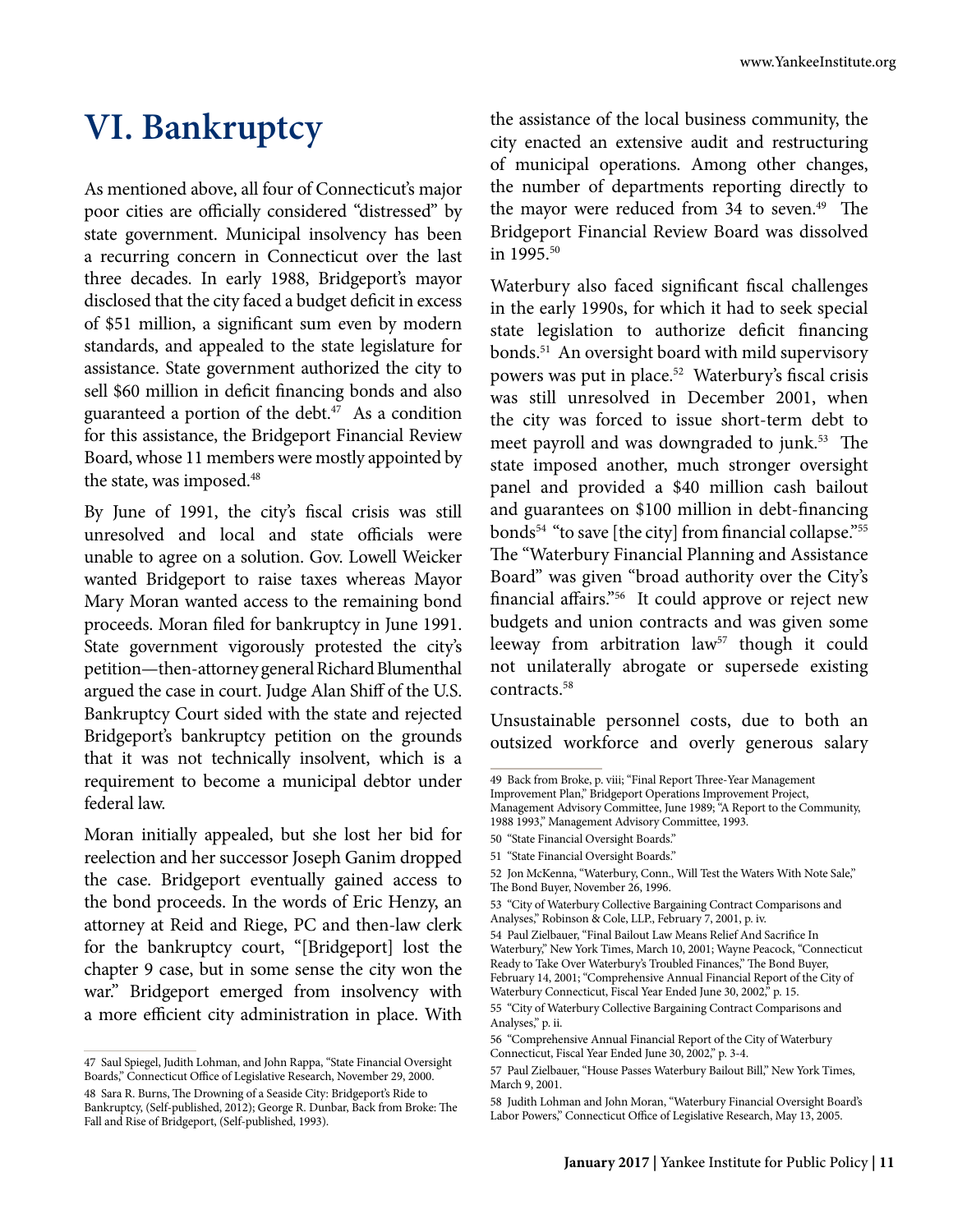and benefit packages, were seen as a major cause of Waterbury's fiscal struggles at this time. In 2001, the City of Waterbury Retirement System reported a funded ratio of about 4 percent and pension benefits were being funded out of the city's annual budget. Over the years, Waterbury officials had failed to contribute in accord with the actuariallyrecommended amounts, and they used pension fund assets to pay for retiree healthcare benefits.<sup>59</sup> Shortly after taking power, the oversight board successfully pushed for a 30 percent tax increase, causing Waterbury's mill rate to rise from 74.6 to 97.7.<sup>60</sup> The oversight board was lifted in 2006.<sup>61</sup>

Bridgeport, Waterbury and New Haven at present are far more fiscally stable than Hartford. Mayor Bronin's administration projects deficits of over \$20 million in FY18 and \$50 million in FY19. These deficits come after a \$48.5 million deficit for the current FY17 budget.<sup>62</sup>

Since assuming office in early 2016, Mayor Bronin has proposed a range of proposals to reduce spending and/or raise new revenue. Last legislative session, he recommended that state government impose an oversight board.63 The "Hartford Financial Sustainability Commission" would have had final say over collective bargaining contracts on a going forward basis,<sup>64</sup> but was not enacted due to a lack of support from the city's legislative delegation and the statehouse more generally.<sup>65</sup> Hartford in 2017 might be in worse fiscal condition than Bridgeport was 25 years ago and Waterbury 15 years ago. At present, Bridgeport, Waterbury and New Haven

would not meet municipal bankruptcy's eligibility requirements, but Hartford might.

Municipal bankruptcy can have advantages, most notably debt reduction. Hartford would be much better positioned if it had more room in its budget to invest in its future. In the current fiscal year, FY17, Hartford is devoting over \$70 million in general fund spending to pensions and debt service. This sum is projected to increase by over \$20 million FY18, but it could be reduced substantially via bankruptcy.<sup>66</sup> It would also gain leverage to restructure collective bargaining contracts, which determine how and how much the city spends on salaries and benefits for current workers, the largest expense of the budget.

The main disadvantages of bankruptcy are the process' uncertainty and costs. Though the city takes the lead in designing the bankruptcy plan, the federal judge and creditors have significant influence over how deeply the debt can be cut and the length of the process. After filing for Chapter 9 in summer 2012, San Bernardino, California only recently had its exit plan approved. Bankruptcy places a range of enormous demands on a city government, from fielding press requests from national media outlets to the extensive financial and legal work the process requires. Both "Main Street" and "Wall Street" creditors can be expected to avail themselves of first-rate professional services firms. A municipal debtor must follow suit, if it expects to get the better of its creditors. Detroit's bankruptcy, which most considered well-managed, cost \$170 million in professional services fees.<sup>67</sup>

Much depends on state government. In its approach to municipal bankruptcy, Connecticut is considered a "conditional authorization" state;<sup>68</sup> no Chapter 9 petition may proceed without "the express prior

<sup>59 &</sup>quot;Comprehensive Annual Financial Report of the City of Waterbury Connecticut, Fiscal Year Ended June 30, 2002," p. 56; "City of Waterbury Collective Bargaining Contract Comparisons and Analyses," Robinson & Cole, LLP., February 7, 2001, p. iii ff.

<sup>60 &</sup>quot;State board rejects city budget," June 7, 2001, The Associated Press; "State panel approves 30 percent tax increase in Waterbury," Associated Press, June 29, 2001. 61 Jenny Maloney, Gopal Narsimhamurthy and Kate Hackett, "City of Waterbury, CT Local Government G.O. Rating Report," Kroll Bond Rating Agency, November 6, 2016, p. 14.

<sup>62 &</sup>quot;City of Hartford, FY2017 Adopted Budget," p. 2-1—2-4.

<sup>63</sup> Luke Bronin, "Bronin: Hartford Needs State Power To Right Sinking Ship," Hartford Courant March 17, 2016.

<sup>64</sup> Jenna Carlesso, "Draft Of Bill Shows Hartford Would Seek 'Financial Sustainability' Panel, Power To Reopen Union Talks," Hartford Courant, March 16, 2016.

<sup>65</sup> Jenna Carlesso, "Hartford Council Breaks With Bronin On Finance Bill," Hartford Courant, April 4, 2016.

<sup>66 &</sup>quot;City of Hartford FY2017 Adopted Budget," Office of Mayor Luke Bronin, July 1, 2016, p. 5-1 and 28-1.

<sup>67</sup> Nathan Bomey, "Judge Rhodes approves Detroit bankruptcy fees," Detroit Free Press, February 12, 2015.

<sup>68</sup> James E. Spiotto, Ann E. Acker, and Laura E. Appleby, Municipalities in Distress?: How States and Investors Deal with Local Government Financial Emergencies (James E. Spiotto and Chapman and Cutler LLP 2012), Appendix B.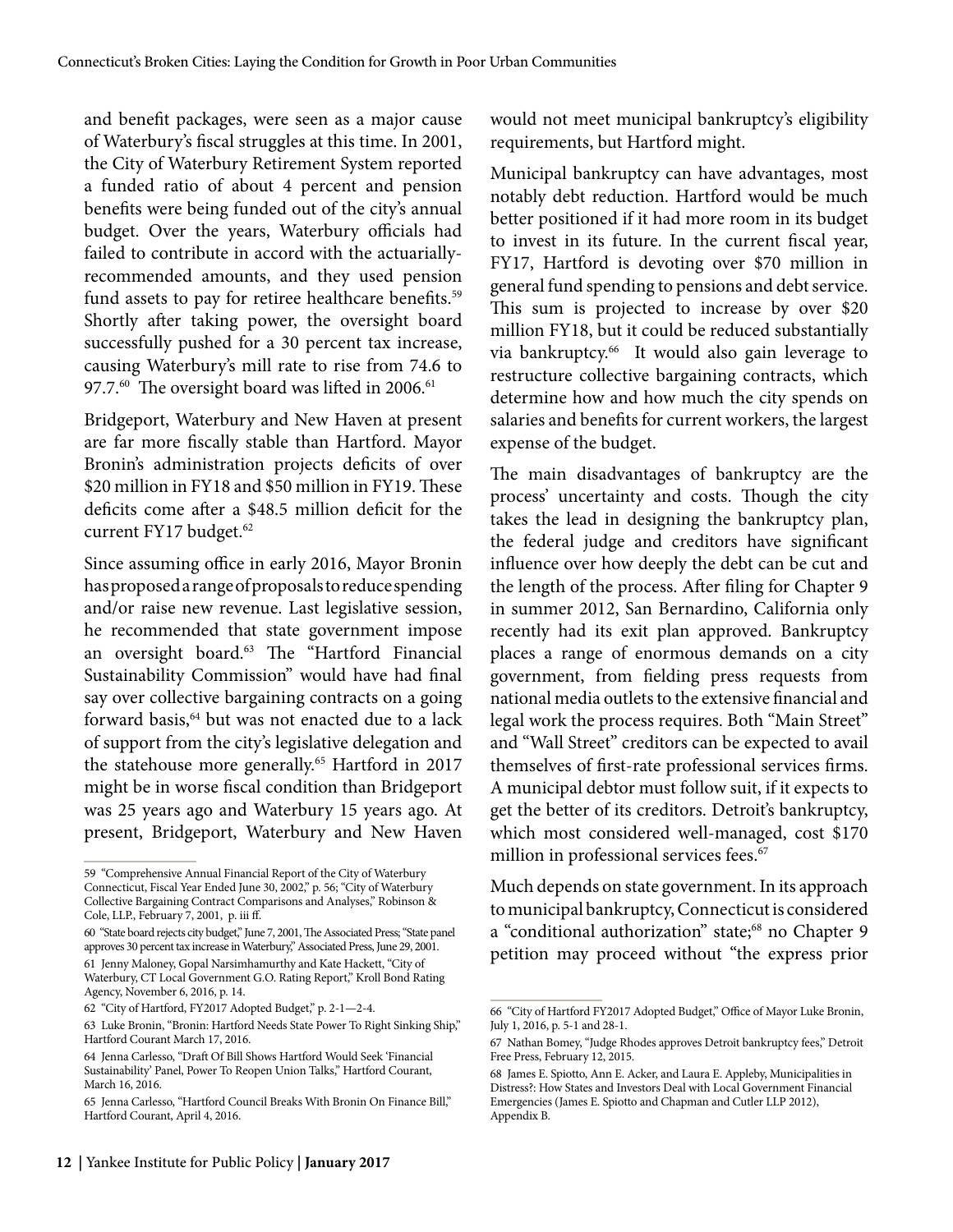written consent of the Governor."<sup>69</sup> Not only must the state authorize any bankruptcy petition before it can proceed, it would have to decide whether to impose some sort of state oversight or takeover regime before or after the petition was filed, or perhaps even in lieu of allowing the petition. New Jersey Gov. Chris Christie recently installed an emergency manager in Atlantic City to forestall bankruptcy. An overhaul of municipal operations, which was an important legacy of both Bridgeport and Waterbury's experiences with insolvency, is more easily directed by state appointees than federal judges during bankruptcy proceedings.

Because bankruptcy could raise borrowing costs for other Connecticut municipalities through a socalled "contagion" effect, state government could face pressure to prevent bankruptcy or ensure its prompt resolution. Under any scenario, Hartford may need a bailout to restore solvency. Approval of Detroit's bankruptcy plan would not have been possible if not for the \$200 million that Michigan's Republicancontrolled state government contributed to backfill the city's depleted pension system.<sup>70</sup>

### **VII. Regionalization**

In public policy circles, "regionalization" of one variety or another has been discussed since the development of the suburbs and the emergence of the crisis of America's central cities. Pushes for regionalization are often prompted by an immediate need to bolster city budgets, but at a deeper level they are founded in criticisms of the fragmented nature of American local government for being inefficient and unfair. Examples of notable politicians who have recently voiced the need for more regional cooperation include Illinois Gov. Bruce Rauner and New York Gov. Andrew Cuomo.<sup>71</sup>

The regionalization question has taken on special intensity in Connecticut of late. This is the result its having been promoted by Mayor Bronin and the Connecticut Conference of Municipalities,<sup>72</sup> and the Connecticut Superior Court's recent decision in *Connecticut Coalition for Justice in Education Funding v. Rell*. 73 Though that decision was not specifically a call for regionalization, many, including Moody's, believe that it may lead to diverting more revenues away from suburban areas to central cities.74 Some urban politicians have claimed that *Rell* gives them "leverage" over suburban areas.<sup>75</sup>

Regionalization can come in various forms. Bronin has suggested a regional sales tax or shared service agreements.<sup>76</sup> For regionalization to play any significant role in stabilizing city budgets in Connecticut, it would have to entail a redistribution of wealth from suburban areas and/or their residents to cities, beyond that which is already in place through existing state aid programs. In FY17, Connecticut state government distributed \$4.5 billion in municipal aid, an increase of \$300 million from FY15.<sup>77</sup> Much of this sum was raised, via income and sales taxes, from suburban areas.

Four objections may be raised about regionalization as a solution to Connecticut cities' fiscal struggles. First, it would not be prudent to move forward with any dramatic redistribution push while the state budget situation remains uncertain. Though Gov. Dannel Malloy has downplayed talk of any new major tax increases during the next budget

<sup>69</sup> Source: https://www.cga.ct.gov/2001/pub/Chap117.htm#sec7-566.htm. 70 See Nathan Bomey, Detroit Resurrected, (W. W. Norton & Company 2016), Chapter 14.

<sup>71 &</sup>quot;Delivering Efficient, Effective, and Streamlined Government to Illinois Taxpayers," Task Force on Local Government Consolidation and Unfunded Mandates, Office of Governor Bruce Rauner December 17, 2015;

<sup>72 &</sup>quot;…these cities are regional hubs for eco¬nomic development, health care, and culture. If these hubs fail, the suburbs around them will also plummet," "Large Cities: Disproportionate Burden," p. 3

<sup>73</sup> *Connecticut Coalition for Justice in Education Funding v. Rell*, Superior Court, Judicial District of Hartford, September 7, 2016.

<sup>74 &</sup>quot;Connecticut's Landmark Court Decision on School Funding Looks to Benefit Financially Troubled Cities," Moody's Investor's Service, September 15, 2016.

<sup>75</sup> Michael Lee-Murphy, "As a Pinched Hartford tries to Relieve the Pressure, Proposed Fixes Could Ripple Out Across the State," Connecticut Magazine, October 21, 2016.

<sup>76</sup> Jenna Carlesso, "Bronin Makes Rounds In Push For Regional, Legislative Solutions To Budget Crisis," Hartford Courant, September 30, 2016; Paul Burton, "Hartford Mayor, Staring at Insolvency, Wants Regional Solution," The Bond Buyer, September 19, 2016.

<sup>77 &</sup>quot;Connecticut State Budget: FY 16 & FY 17 Budget," Office of Fiscal Analysis, Connecticut General Assembly, p. 555-8.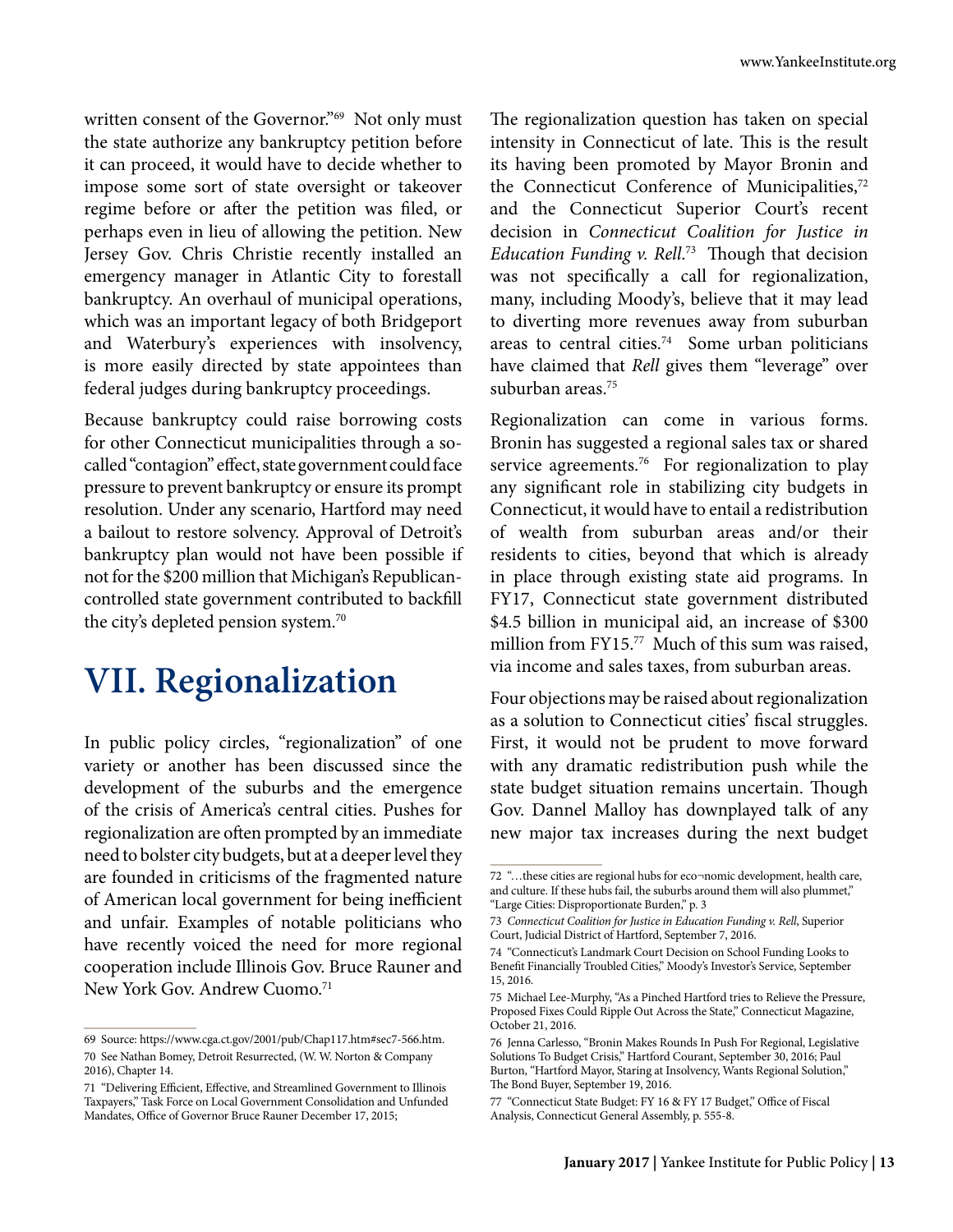cycle,78 more revenue may be called for in light of the state's extraordinary debt and deficit struggles. If suburban taxpayers may be called on to balance the state's budget, now may not be the right time to increase their tax burden for the benefit of Hartford city government as well. Connecticut's total tax burden already ranks second among states<sup>79</sup>; liberal organizations rate Connecticut's tax progressivity in the middle.<sup>80</sup>

Second, a fragmented local government landscape is not inherently inefficient. Several studies by the demographer Wendell Cox have found "a strong relationship between *smaller* local government units and *lower* taxes and spending…larger local governments tend to be *less* efficient, not more."81 New York's city administration provides municipal services for 8.5 million residents, or more than twice the population of Connecticut, and yet concerns over waste and inefficiency are persistent. Municipal mergers are not known for producing major savings, as salaries and benefits, the largest expenses of urban and suburban localities, tend to rise to the highest level.

Third, it is a generally-respected principle in public finance that redistribution is better to transact at the state and federal levels (because it's easier for high earners to escape city taxes than state or federal) than on an individual-to-individual basis. Regionalization implies redistribution on a community-to-community basis. The number of Connecticut residents living below the official federal poverty line grew from 217,300, or 6.8% of the state's population, to more than 314,000 or 9.2%, between 1990 and 2010.<sup>82</sup> Though Connecticut's poverty rate remains one of the lowest of all states, its recent increase has outpaced that of the nation

as a whole.<sup>83</sup> Funding social programs for this population, in an era of tight budgets, will not be easy. Redistributionary efforts oriented towards poor *individuals* will always be better-targeted than those oriented towards poor communities, since not all residents of poor communities are poor. Indeed, most aren't. Regionalization could indirectly weaken the state's ability to continue to support safety net spending. A number of state safety-net programs are already threatened with cuts in FY17.84

Fourth, a poor city can be a solvent city. Massachusetts' local government landscape is similar to Connecticut's: there are 351 municipalities; county government, aside from the justice system, is non-existent; and the property tax is the main source of locally raised revenue. And yet, despite these and many other similarities, the charged debate over municipal insolvency and regionalization is not now taking place in Massachusetts.

Critics who claim that the New England township structure is "antiquated" fail to account for why it is, at this point in American history, that the threat of municipal insolvency looms so large. The number of towns has been *decreasing* in recent decades, from 17,142 in 1962 to 16,360 in 2012, not increasing.85 What are at historically-unprecedented levels at present are retirement benefit liabilities. As the Obama administration documented more than once in its annual "Economic Report of the President," state and local unfunded public pension liabilities relative to GDP are currently near their post WWI era-peak.<sup>86</sup> The efficiency-based case for regionalization was much stronger before the recent rise of retirement benefit obligations. One way or another, a redistribution of resources from the suburbs to the central cities at present time would go towards paying off pension liabilities.

<sup>78</sup> Keith Phaneuf, "Malloy: Next budget will be very lean, without major tax hikes," CT Mirror, November 15, 2016.

<sup>79 &</sup>quot;Facts & Figures 2016: How Does your State Compare?," Tax Foundation Tables 1, 2.

<sup>80 &</sup>quot;Who Pays? Institute on Taxation & Economic Policy A Distributional Analysis of the Tax Systems in All 50 States January 2015 Fifth Edition," Institute on Taxation & Economic Policy, January 2015.

<sup>81</sup> Wendell Cox, "Regionalism: Spreading the Fiscal Irresponsibility," Newgeography.com, August 24, 2012. Emphasis in the original.

<sup>82 &</sup>quot;Meeting the Challenge The Dynamics of Poverty in Connecticut," Connecticut Association for Community Action, Connecticut Center for Economic Analysis, BWB Solutions, January 2013, p. 4, 14.

<sup>83 &</sup>quot;Meeting the Challenge The Dynamics of Poverty in Connecticut," p. 28. 84 Jacqueline Rabe Thomas, "A 10 percent cut to state colleges would be 'devastating,'" CT Mirror.org, November 16, 2016; Jacqueline Rabe Thomas and Arielle Levin Becker, "State agencies offer more painful possibilities for

budget cuts," CTMirror.org, November 18, 2016 85 Source: Harold W. Stanley and Richard G. Niemi, Vital Statistics of American Politics 2015-2016, CQ Press, Table 8-7.

<sup>86 &</sup>quot;Economic Report of the President," Council of Economic Advisors, February 2016, p. 62-4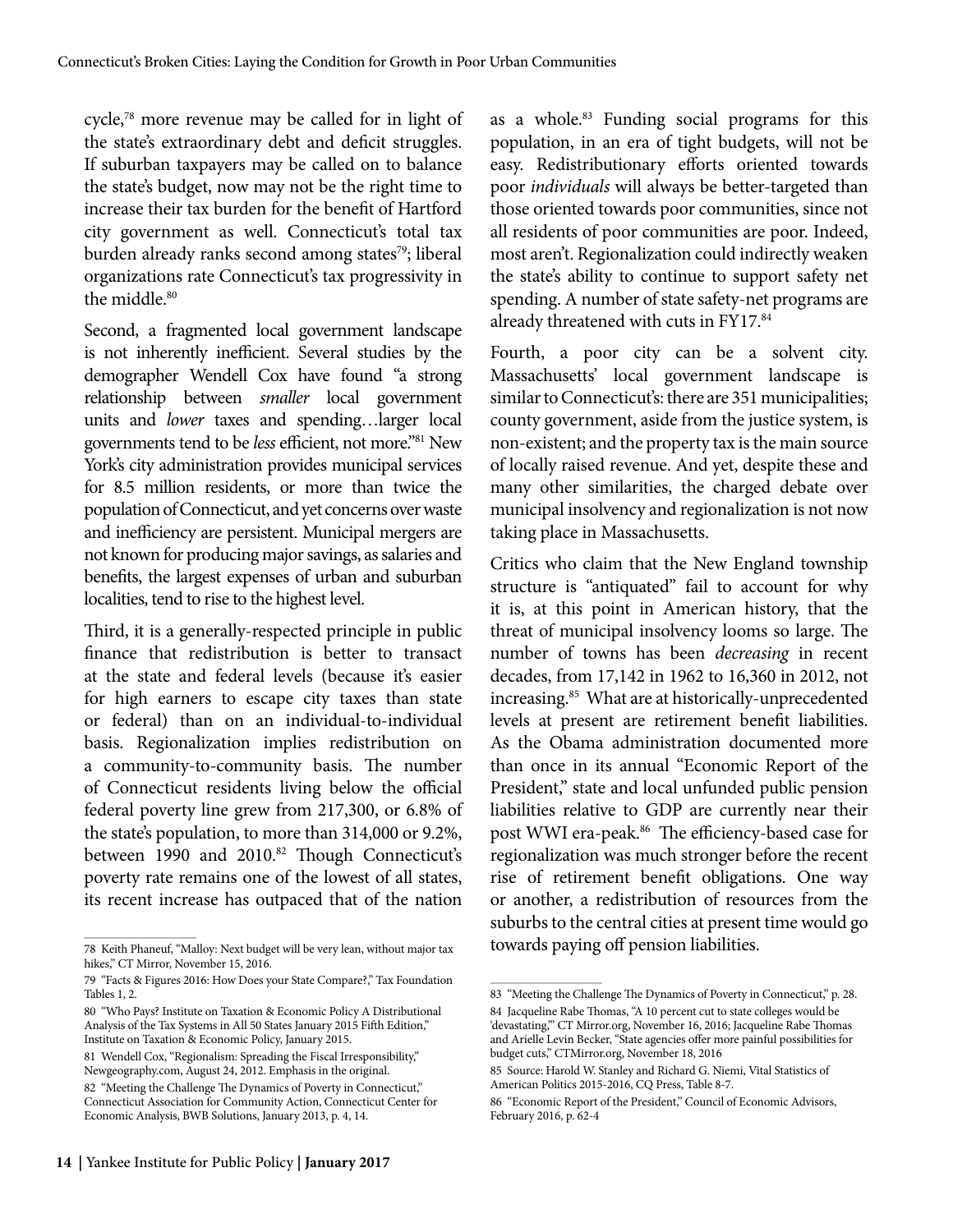### **VIII. Conclusion and Recommendations**

As of December 2016, the American economy is in the midst of an economic expansion that has lasted 90 consecutive months. $87$  If these are, by relative standards, the good times, it stands to reason that state and city governments will face much more challenging situations when the economy starts to slow down or contract. Connecticut's major cities are poorly prepared for the next downturn. Both state and local leaders should take action.

On the local level, city officials should focus more on laying the conditions for growth, meaning healthy city budgets, than growth itself. Though their constituents expect them to be active on the economic development front, the truth is that city politicians have far more power to stabilize their budgets than expand the economy. Stabilizing the budget will require reining in current trends in spending on benefits for government employees. This is, to be sure, easier said than done in a state where two-thirds of the public sector workforce is represented by unions.<sup>88</sup> But it is necessary.

These cities' fiscal struggles cannot be considered simply a revenue problem. Possibly state government could help cities in reforming retirement and medical benefit programs by giving local managers more leverage in contract negotiations, such as through reforming binding arbitration laws or removing certain elements of compensation from collective bargaining entirely. State government should not implement any policies aimed at generating more revenues for localities, such as authorizing a regional sales tax, or a state sales tax increase with the revenues dedicated to increasing the reimbursement rate for tax-exempt property, without also acting to facilitate reductions in city spending.

As should be clear from the preceding analysis, the threat of insolvency is far more pressing in Hartford than in the other three cities. In public policy circles, many fiscal experts advocate that states take a broad-based approach to municipal fiscal distress. But, in the near term, there is a strong case to be made that Connecticut state government should focus its fiscal distress efforts on developing a solution that is custom-tailored to Hartford's current struggles. Trying to develop a more general policy aimed at helping poor cities risks becoming a solution in search of a problem, because, for the time being, Waterbury and Bridgeport, and most likely also New Haven, can continue to muddle through without the need for extraordinary support from the state. The same cannot be said for Hartford.

| Appendix: Moody's Ratings Scale |                |             |  |  |  |
|---------------------------------|----------------|-------------|--|--|--|
|                                 | Aaa            |             |  |  |  |
|                                 | Aa1            |             |  |  |  |
|                                 | Aa2            |             |  |  |  |
|                                 | Aa3            | Connecticut |  |  |  |
|                                 | A1             | Waterbury   |  |  |  |
|                                 | A2             | Bridgeport  |  |  |  |
| Investment Grade                | A3             |             |  |  |  |
|                                 | Baa1           | New Haven   |  |  |  |
|                                 | Baa2           |             |  |  |  |
|                                 | Baa3           |             |  |  |  |
|                                 | Ba1            |             |  |  |  |
|                                 | Ba2            | Hartford    |  |  |  |
|                                 | Ba3            |             |  |  |  |
|                                 | B1             |             |  |  |  |
| lunk/Speculative                | B2             |             |  |  |  |
|                                 | B <sub>3</sub> |             |  |  |  |
|                                 | Caa-C          |             |  |  |  |

<sup>87</sup> Source: http://www.nber.org/cycles.html.

<sup>88</sup> Source: unionstats.com.